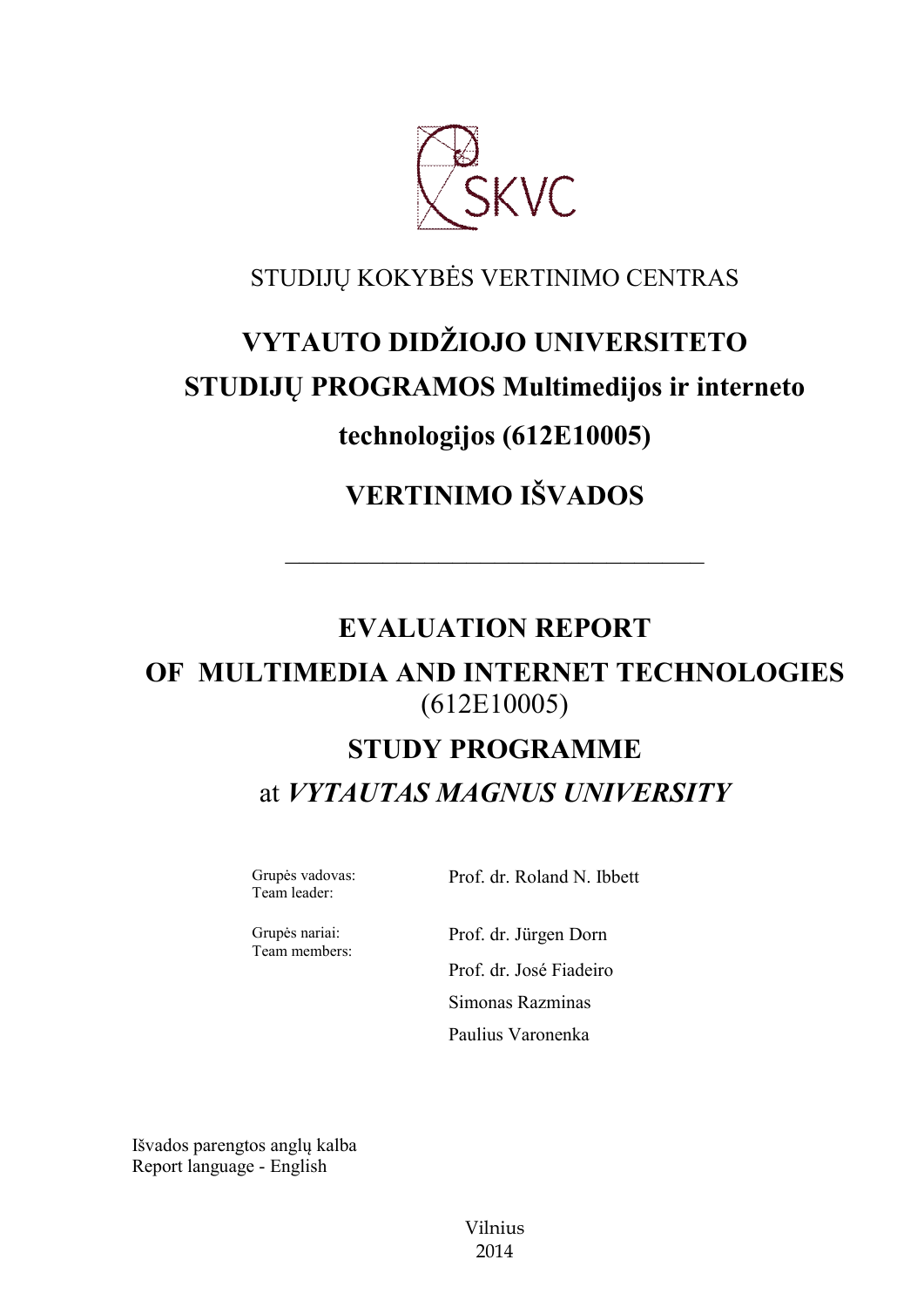#### **DUOMENYS APIE ĮVERTINTĄ PROGRAMĄ**

| Studijų programos pavadinimas                           | Multimedijos ir interneto technologijos |
|---------------------------------------------------------|-----------------------------------------|
| Valstybinis kodas                                       | 612E10005                               |
| Studijų sritis                                          | Technologijos mokslų studijų sritis     |
| Studijų kryptis                                         | Informatikos inžinerija                 |
| Studijų programos rūšis                                 | Universitetinės studijos                |
| Studijų pakopa                                          | Pirmoji                                 |
| Studijų forma (trukmė metais)                           | Nuolatinė (4 metai)                     |
| Studijų programos apimtis kreditais                     | <b>240 ECTS</b>                         |
| Suteikiamas laipsnis ir (ar) profesinė<br>kvalifikacija | Informatikos inžinerijos bakalauras     |
| Studijų programos įregistravimo data                    | 2011-05-12, Nr. 1-01-57                 |

#### **INFORMATION ON EVALUATED STUDY PROGRAMME**

–––––––––––––––––––––––––––––––

| Title of the study programme.                          | Multimedia and Internet Technologies |
|--------------------------------------------------------|--------------------------------------|
| State code                                             | 612E10005                            |
| Study area                                             | Technological sciences               |
| Study field                                            | Informatics Engineering              |
| Kind of the study programme.                           | University Studies                   |
| Study cycle                                            | First                                |
| Study mode (length in years)                           | Full-time (4 years)                  |
| Volume of the study programme in credits               | <b>240 ECTS</b>                      |
| Degree and (or) professional qualifications<br>awarded | Bachelor of Informatics Engineering  |
| Date of registration of the study programme            | 2011-05-12, Nr. 1-01-57              |

Studijų kokybės vertinimo centras ©

The Centre for Quality Assessment in Higher Education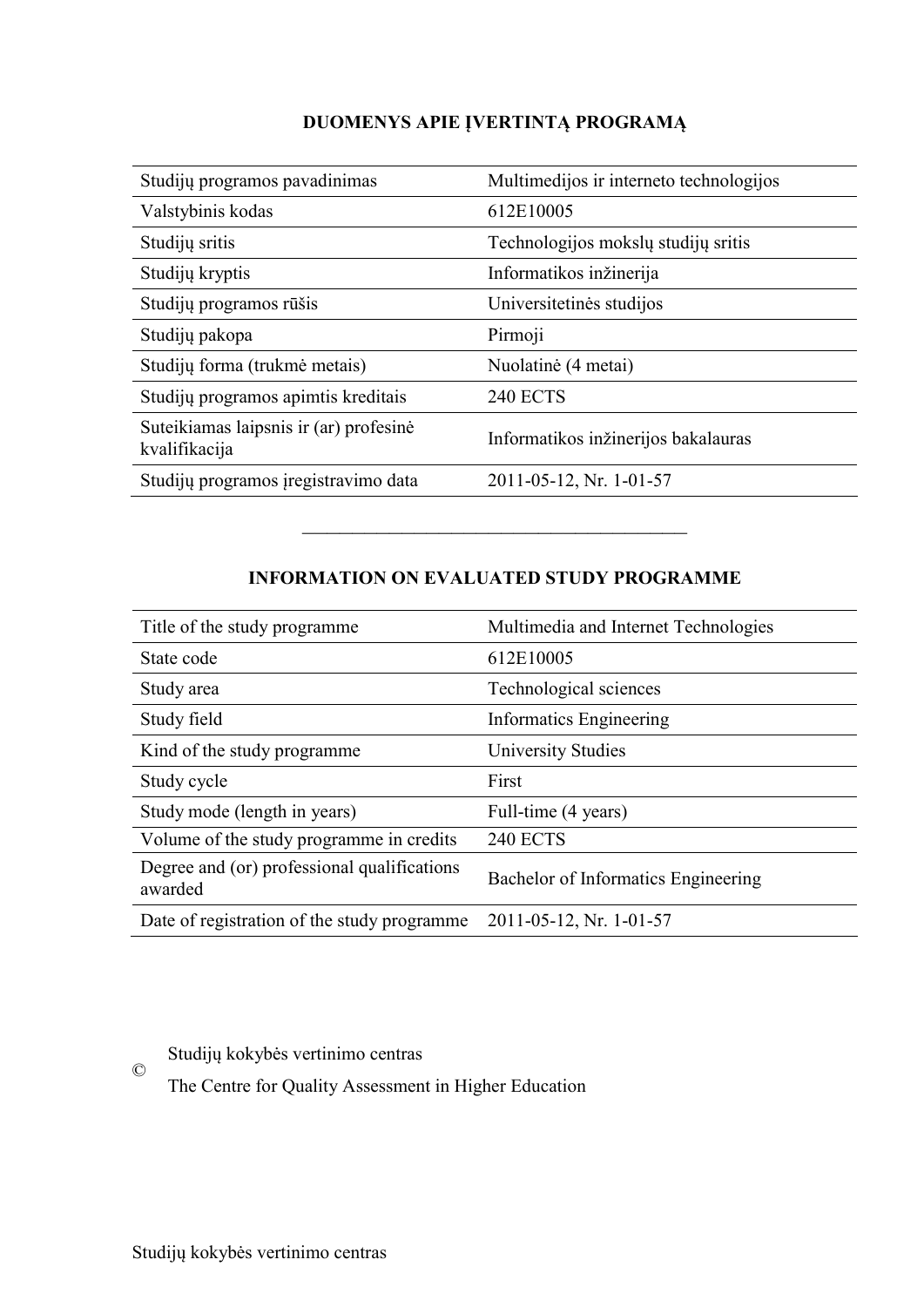### **CONTENTS**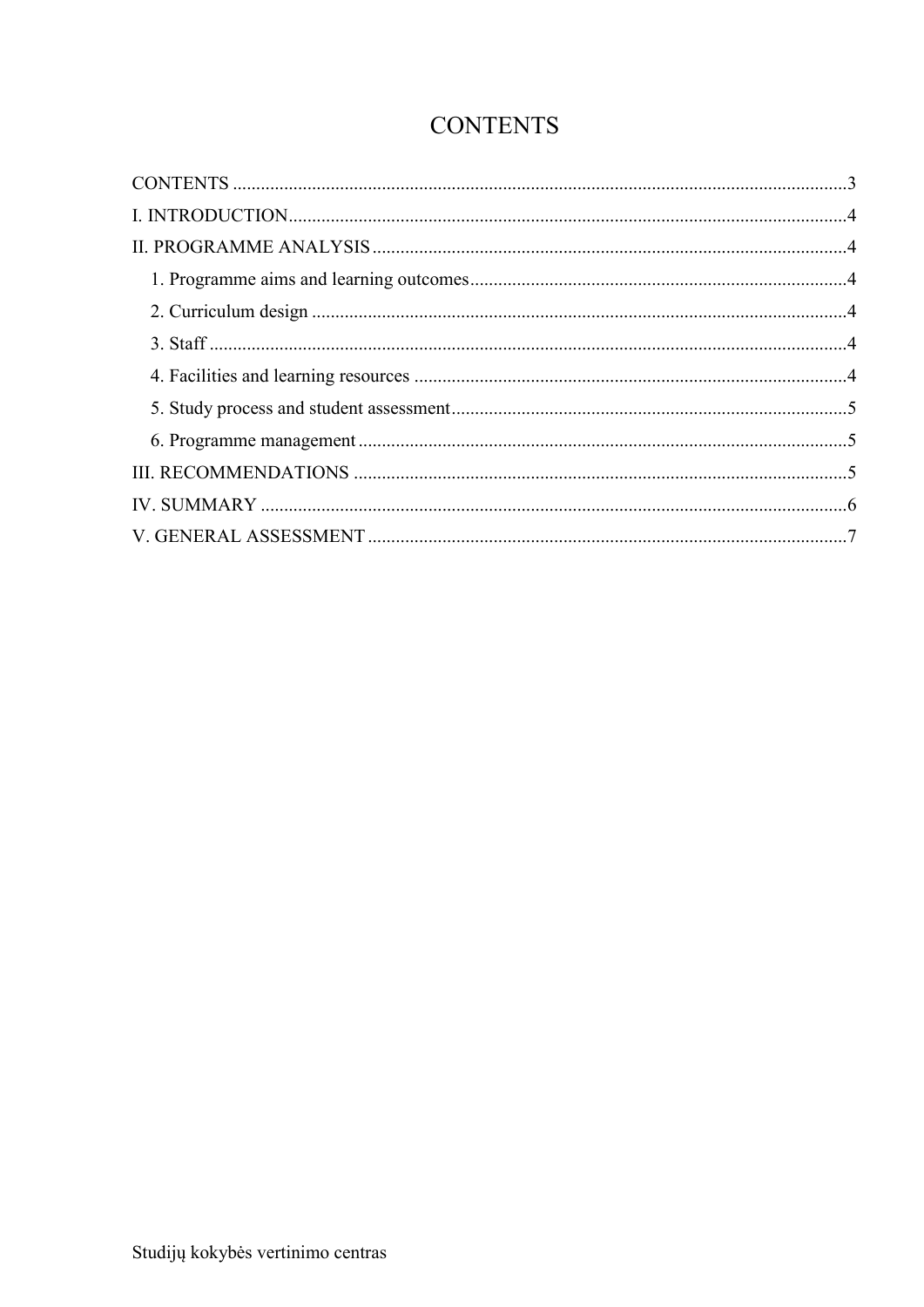#### I. INTRODUCTION

The procedures of the external evaluation of the Vytautas Magnus University (hereafter, VMU) Multimedia and Internet Technologies bachelor study programme were initiated by the Centre for Quality Assessment in Higher Education of Lithuania nominating the external evaluation peer group formed by the head, Professor Roland Ibbett (Emeritus Professor of Computer Science, University of Edinburgh, Scotland and Chair of the Accreditation Committee of the European Quality Assurance Network for Informatics Education (EQANIE)), Professor Jürgen Dorn (Vienna University of Technology, Vienna, Austria), Professor José Luiz Fiadeiro (Royal Holloway University of London, England), Simonas Razminas (Organisation Coach, UAB AdForm, Lithuania), employer representative and Paulius Varonenka (Vilnius University, Lithuania), student representative. For the evaluation the following documents have been considered: Law on Higher Education and Research of Republic of Lithuania; Procedure of the External Evaluation and Accreditation of Study Programmes; Methodology for Evaluation of Higher Education Study Programmes; General Requirements of the First Degree and Integrated Study Programmes.

The basis for the evaluation of the study programme is the Self-Evaluation Report (hereafter, SER), prepared in 2013, its annexes and the site visit of the expert group to VMU on 15 May 2014. The visit incorporated all required meetings with different groups: the administrative staff of the VMU, staff in the Department of Applied Informatics responsible for preparing the self-evaluation documents, teaching staff, students of all years of study, graduates and employers. The expert group evaluated various support services (classrooms, laboratories, library, computer facilities), examined examples of students' works, and various other materials. After the expert group discussions and additional preparations of conclusions and remarks, introductory general conclusions of the visit were presented. After the visit, the group met to discuss and agree the content of the report, which represents the expert team consensual views.

VMU was founded in 1922 as the University of Lithuania and was renamed Vytautas Magnus University in 1930. It was closed down in 1950 and re-established in 1989. It places great emphasis on international activities and is involved in joint projects with many universities and scientists around the world, as well as supporting student and staff exchanges. VMU is organised into 10 faculties, supported by a number of institutes, centres and offices. The Faculty of Informatics is made up of three departments, the Department of Applied Informatics, the Department of Systems Analysis and the Department of Mathematics and Statistics.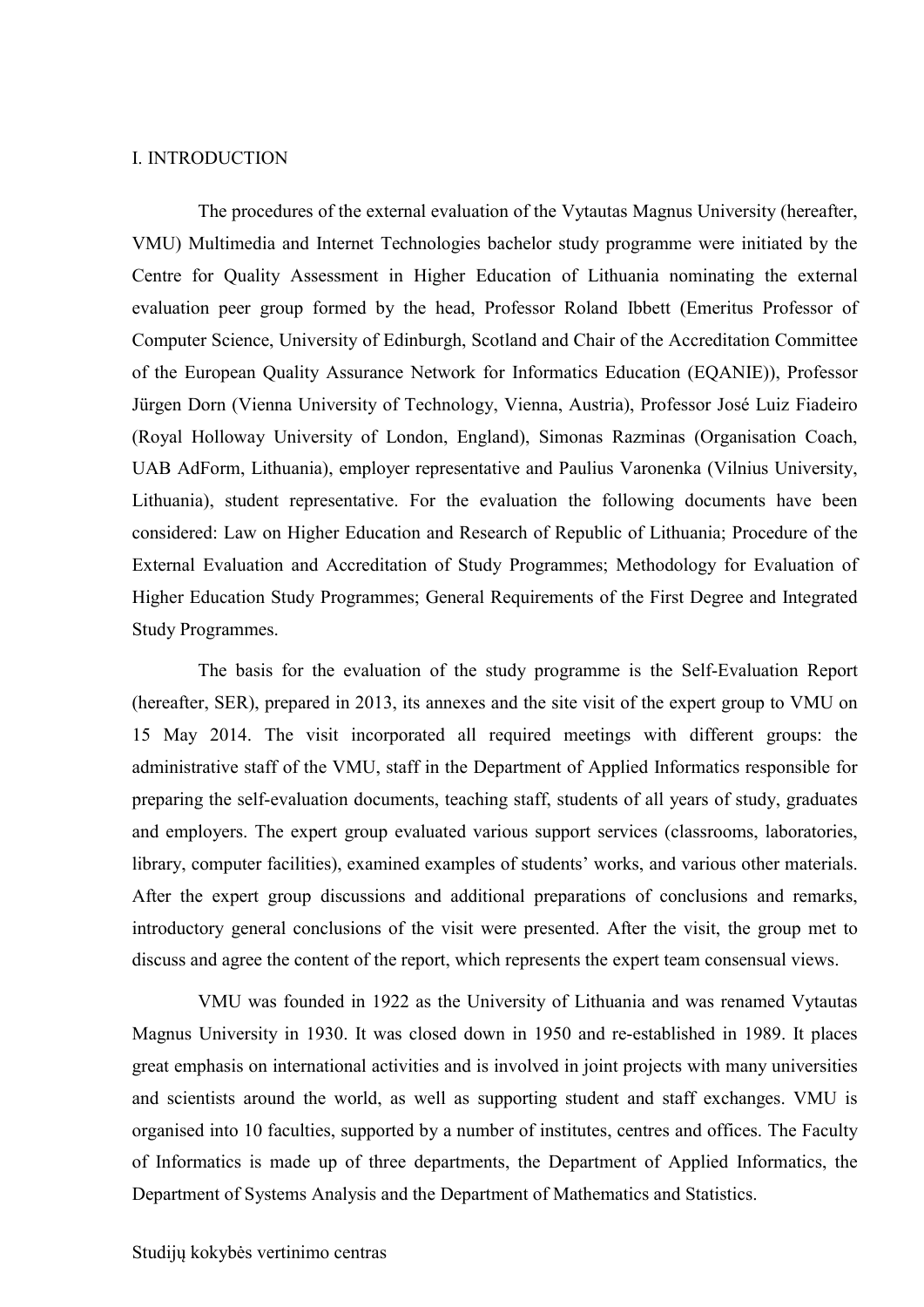The Multimedia and Internet Technologies Bachelor Study Programme (MIT) is organised by the Department of Applied Informatics, though all three departments in the Faculty of Informatics contribute to its delivery, as do a number of other departments and institutes from across the University. MIT is a 4-year degree that was started 2011, so has yet to produce graduates. The aim of the programme is to prepare highly qualified Information Technology specialists, capable of designing and developing a diverse range of both multimedia and Internet based systems as well as being prepared for further studies and research both in Lithuania and abroad. Enrolment numbers on the degree are healthy, having increased year on year since its inception.

#### II. PROGRAMME ANALYSIS

#### *1. Programme aims and learning outcomes*

The 4-years/240 ECTS Multimedia and Internet Technologies (MIT) bachelor study programme is motivated by the need for specialists in multimedia and Internet in Lithuania. Evidence is given in the SER by referencing Lithuanian documents based on European documents. The referenced studies only consider the demand for IT professionals in general. During the visit, however, the social partners stressed especially the need for the specialisms addressed by this programme: Multimedia and Internet.

The aim of the study programme is to educate students who are able to analyse, design and develop multimedia systems and/or Internet systems. In general, the aims are appropriate for a first cycle study, but the mix seems to be very ambitious and it does not seem entirely appropriate to have a specific proprietary technology (.NET) as an aim in a study programme. During discussions with the social partners it became clear that for them one of their most important requirements is students who are open-minded and have a strong basis in interdisciplinarity.

The aims are achieved by 19 learning outcomes divided into five groups "Knowledge and its Application", "Skills to perform Research", "Special Skills", "Social Skills" and "Personal Skills". There are some learning outcomes (e.g. "Knowledge of basic art theory ...") that seem to raise doubts in regards of supporting the described aims of the programme, but in discussion staff stressed that this was important background for the multimedia courses. Some learning outcomes are more typical for a second cycle study programme. It is argued that the requirements of the Euro-Inf Framework were taken into account, though the groups and also the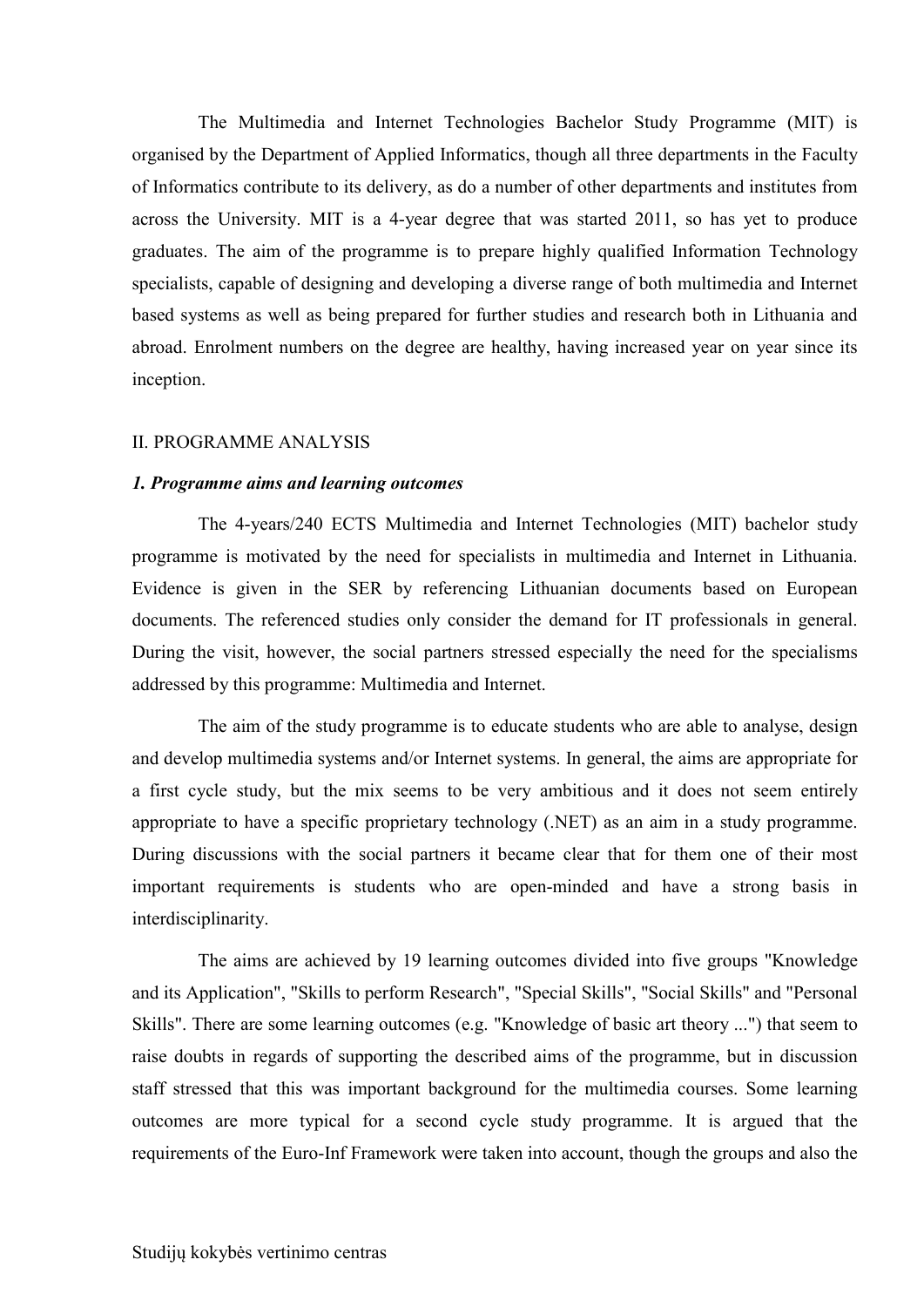description of learning outcomes might not be consistent with this framework. Some typical social competences such as team working should also be more visible.

The study programme is published in the Web in Lithuanian and English and all applicable Lithuanian laws were regarded, though the learning outcomes are only ascribed to individual courses. The name of the study programme is compatible with the aims and content of the study.

During the visit the Panel discovered that the documentation of the aims and learning outcomes does not do justice to the reality of the programme and recommends that the programme and learning outcomes should be re-written for potential students and social partners to make it clear what can be expected from students finishing this programme. To put it simply, in reality the programme has much more to offer than it is written in the documents. In fact the Panel believes that this is an excellent programme, with ambitious aims and learning outcomes, and anticipates a high demand by industry for its graduates.

#### *2. Curriculum design*

This is an innovative and interesting programme that brings together a variety of subjects from across the University. For the most part these subjects fit well together and there are clear lines of progression from year to year. The programme is designed to run over 8 semesters (I to VIII), i.e. 4 years, and consists of 240 ECTS credits. This is the maximum allowed by Lithuanian law (the minimum being 210 ECTS credits). This would also satisfy the Bologna minimum requirements. Students take courses to the value of 60 ECTS credits per annum, 30 per semester, except in year 2, where there is a slight imbalance (29 and 31 credits in semesters III and IV respectively).

Compulsory taught courses specific to the MIT programme account for 161 ECTS credits during semesters I-VIII, 12 for elective MIT specialisation credits (4 credits per semester during semesters V, VI and VII) and 12 freely elective subject credits from across the University (6 credits per semester during semesters II and IV). In semester VII students produce a 3-credit Term Paper which is normally a precursor to the 12-credit Bachelor Thesis, written on the basis of a project undertaken in semester VIII. Also in semester VIII, students undertake a 15-credit Internship. During years 1 and 2 there are also compulsory general studies courses in Fundamental World-view and Humanitarian and Art subjects (including English Language), totalling 25 credits.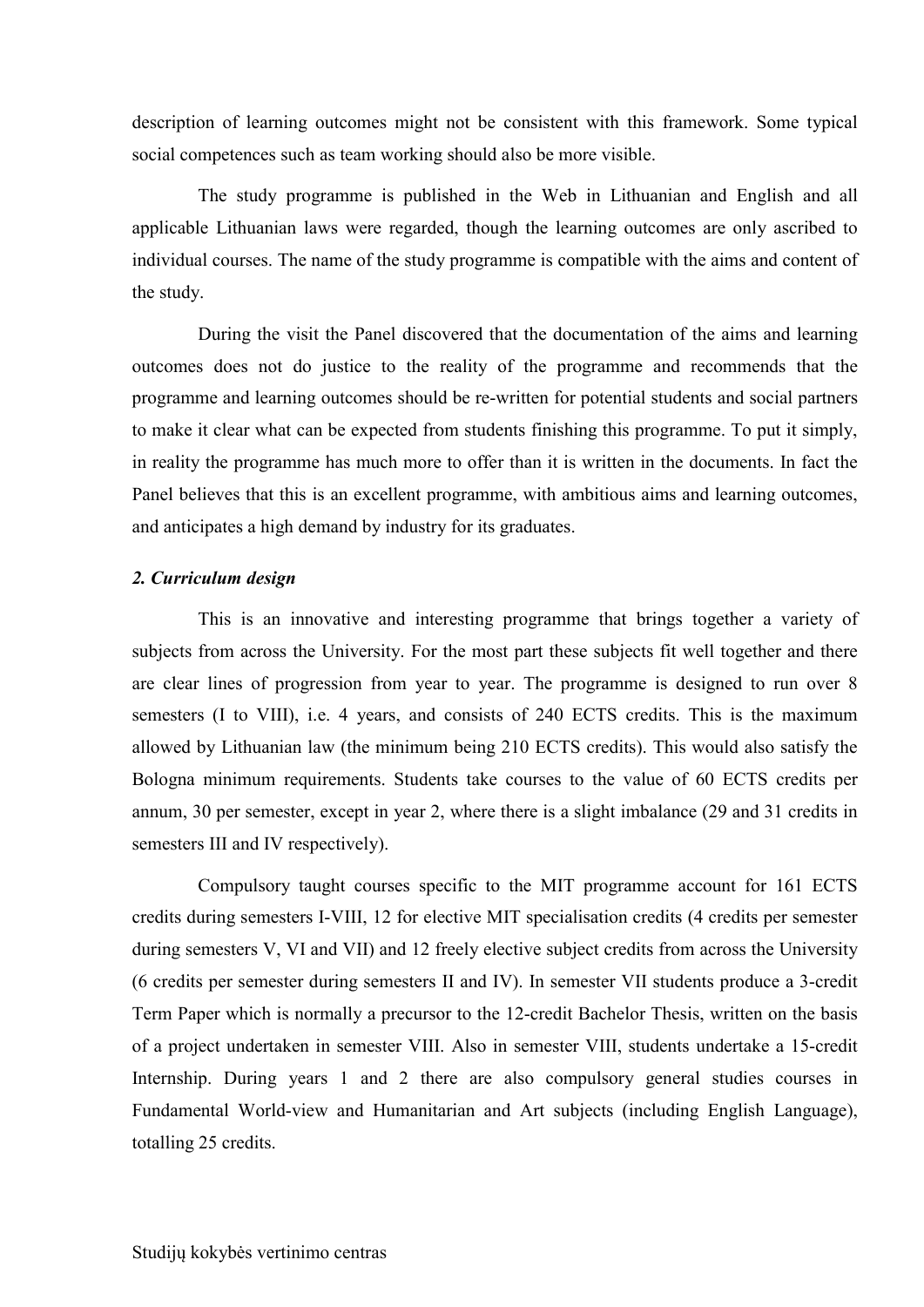There is appropriate support for the programme learning outcomes among the course intended learning outcomes, though not necessarily to the extent indicated in the documentation. It is unclear, for example, how a first year mathematics course can contribute directly to graduates performing "interdisciplinary research and development". During the visit the Panel raised with the staff a number of other relatively minor problems with the documentation but was convinced that these could easily be rectified. There is ample coursework to support the achievement of the learning outcomes and the panel particularly commends the inclusion of team working in a number of courses.

The programme thus satisfies the legal requirements for a university first degree study programme, since the total number of credits for the subject-specific compulsory and elective taught courses together with the bachelor thesis (188 credits) exceeds the 165 prescribed minimum, the 25 general studies credits exceed the prescribed minimum of 15, and the elective credits (24) are less than the prescribed maximum of 60. There is clearly scope for introducing a greater level of flexibility in terms of subject-specific electives, however, so the Department may wish to consider this as the degree develops in the future. During the visit students supported this view. In the final year in particular it might be appropriate to allow students to bias their studies towards either multi-media or Internet/WWW topics.

As identified in the previous section, the Panel was concerned that the programme might be too broad and questioned the inclusion of robotics; during the visit it was explained that robotics is very relevant to modern filming techniques. The Panel is also concerned that there is not adequate differentiation between topics related to the Internet and those related to the Web, since the Web and the Internet are not the same thing. The Internet existed long before the Web, the latter being one of a number of technologies that are supported by the Internet. This issue arises particularly in courses such as INF3002 (Internet Technologies), INF3024 (Internet Infrastructure) and INF4027 (Internet System Programming). During the visit it was explained that "Internet" and "WWW" translate into the same term in Lithuanian; the Panel nevertheless believes that, particularly in a specialist programme such as this, students should be made fully aware of the distinction.

The inclusion of Programme Learning Outcome 18 (Internet and multimedia projects context and their influence to business, culture and society) is commendable, and mentioned in many of the course descriptions, but it is difficult to see which courses actually support the culture and society aspects apart from INF2039 (Basics of Creative Multimedia) and INF3024 (Internet Infrastructure). The panel is also concerned that there is no mention of professionalism,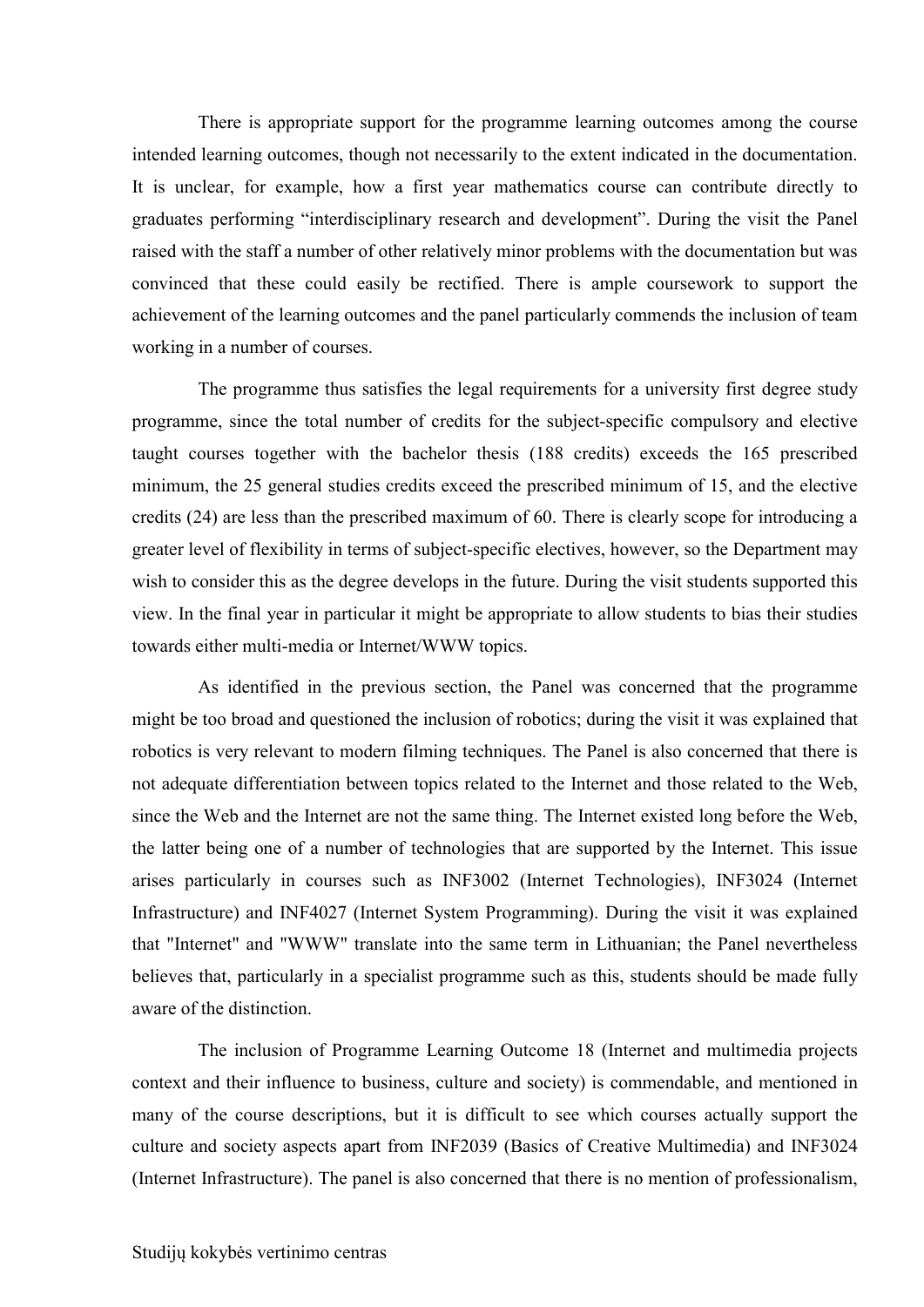professional bodies or professional codes of conduct. The inclusion of a law course (INF 4033 Intellectual Property and Digital Content) is also commendable. This course covers IP and licensing legislation, possibly data protection, but there is other legislation that graduates ought to have at least some familiarity with, such as that relating to employment, health & safety and computer misuse.

There appears to be some duplication of material between courses. INF3032 (Web Graphic Design) includes a history of the Internet but has as a pre-requisite INF3002 (Internet Technologies) which also includes this topic. Similarly, INF3023 (Digital Signals & Circuits) includes elementary material on logic circuits, though it has as a prerequisite INF3029 (Computer Architecture and Operating Systems) which also covers this material. The Panel had a more substantial concern regarding this latter course, noting that it has 18 hours of lectures (out of a total of 30) on Operating Systems but that only one of the four practicals supports this material. Furthermore, two of the other practicals are about low-level digital design. During the visit the Panel was informed that the practicals had been updated to address these issues. Nevertheless, the panel recommends that the Faculty considers separating computer architecture and operating systems into two courses, moving the material on logic design from INF3023 into INF3029 and expanding the material on operating systems to include other system software, e.g. compilers. This would alleviate another concern, that currently there appears to be no way for students to become aware of the relationship between programs written in a high-level language and their execution on actual hardware. In a computer architecture course supporting a degree programme concerned with multi-media, topics such as multi-core and multiprocessor systems (especially ones involving GPUs), and hence, inevitably, cache coherence, ought to be included.

During the meeting with teaching staff the Panel enjoyed a lively discussion on a number of other topics relating to the curriculum and were convinced that their concerns were being met.

#### *3. Staff*

The subjects that fall within the study field of the programme (contributing 203 of the 240 ECTS credit total for the programme) are delivered (or, strictly speaking, will be delivered once the degree is fully operational) by 41 staff in total: 5 professors, 18 associate professors, 11 lecturers/lectors and 7 others, some of whom are external staff delivering specialist courses. 28 of these staff have scientific (doctoral) degrees, i.e. 68%. (There are some minor discrepancies in job titles and qualifications between those reported in the SER and those contained in the CVs of individual staff.) 24 of the staff are members of the Informatics Faculty (Applied Informatics 15,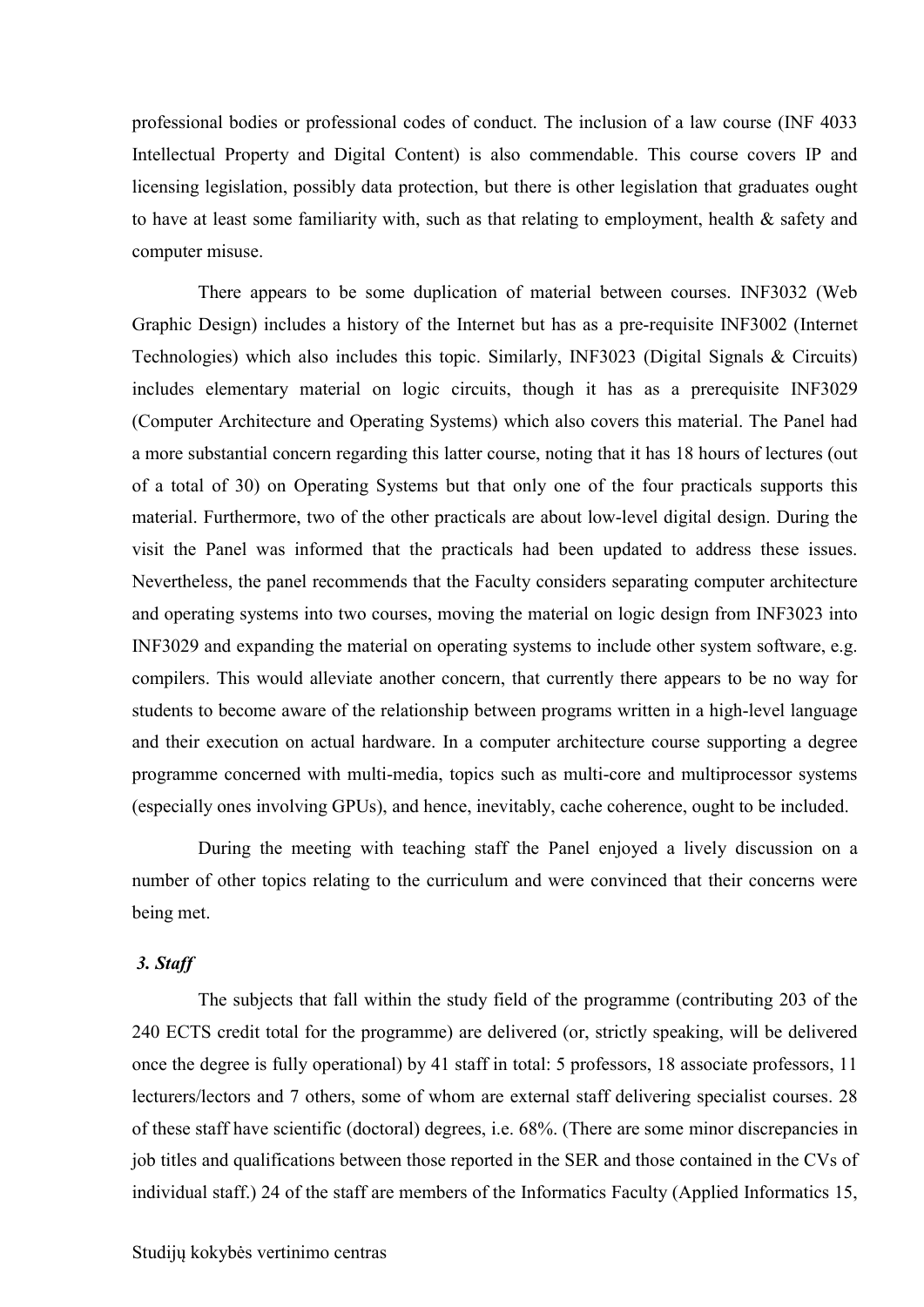Systems Analysis 6, Mathematics and Statistics 3) while 13 come from elsewhere within the University and 4 from outside.

Of the 240 ECTS credits that make up the whole programme, 161 credits are accounted for by compulsory taught courses in the main subject area and 12 by subject-specific options (three 4-credit courses, out of a total of nine 4-credit courses offered). The Department thus delivers taught courses to the value of 197 credits, of which 144 (73%) are delivered by those staff who are qualified to doctoral level, well exceeding the statutory minimum of 50%. Once there are students in final year (from 2014-15), the Department intends that more than 60% of dissertations will be supervised by staff qualified to doctoral level.

There are 89 students enrolled across the three cohorts currently taking the course. The Faculty as a whole currently has 350 students and 40 teaching staff, so assuming no changes next year apart from a further intake of about 40 students to this programme, the staff-student ratio will be just under 1:10, which is clearly adequate to ensure the intended learning outcomes of the programme.

The majority of the teaching staff are fairly evenly distributed across the age range 30- 60. Outside this range 3 are below 30, and 5 are over 65. The SER identifies that there has been some staff turnover in recent years and assuming that there will also be some retirements within the next few years, there should be scope to employ more younger staff. Several of the younger staff currently involved in teaching are either assistants or are visiting staff; the SER identifies that there are 4 staff from other universities or industry, invited to cover specific subject areas.

Most courses are taught by members of the teaching staff who are involved in research in areas closely related to the subjects they teach, though particularly for some of the subjects that underpin computing, e.g. computer architecture, systems software and computer networks, there do not appear to be any members of staff actively involved in related research. The Department might like to consider making an appointment to strengthen these areas.

Despite this concern, the qualifications of the staff teaching the course are more than adequate to ensure the intended learning outcomes of the programme and the Department is to be commended for bringing in visiting staff to cover relevant specialist topics. During the visit the Panel was impressed by the enthusiasm and commitment of the staff involved with this programme.

There is a strong emphasis on research in the Department, both individual and collaborative; during 2011-13, staff participated in 11 national and 7 international projects. There are currently 15 PhD students in the Faculty. Most members of staff have strong publication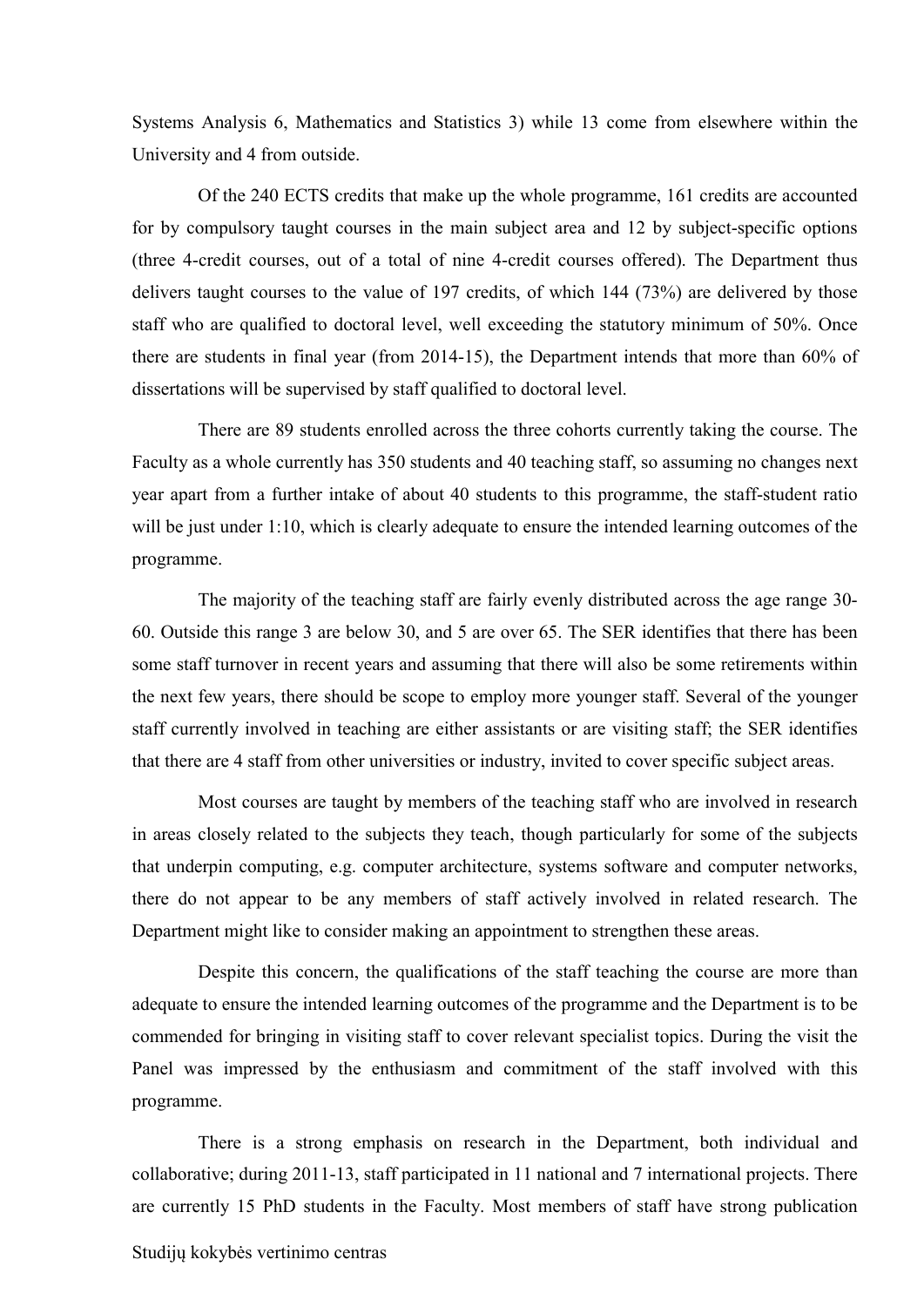records with at least some of their publications being in international journals and conferences. Each year around 30% of staff participate in international teaching and research visits to 14 different countries. The Informatics Faculty regularly organises seminars attended by visitors from IT companies, other Lithuanian universities and from abroad. Some staff are members of relevant national and international organisations, including editorial boards of a variety of journals.

#### *4. Facilities and learning resources*

The Faculty of Informatics shares the building at 8 Vileikos str. with the Faculty of Natural Sciences. Sometimes students need to visit another VMU building located in the city centre, but this does not happen too often. Students claim that travelling from Vileikos str. to the city centre takes approximately 10 minutes and they do not need to travel more than once a day. The classrooms meet all requirements and laboratories are equipped with an impressive range of state-of-art equipment. Students use their own equipment as well, but mainly for simple tasks or centralised data storage. Students prefer using equipment in the laboratories provided for the programme. Almost all furniture in the laboratories has wheels that enable easy re-arrangement for group work or any other needs. In addition, re-arrangement is an easy task, because most of the rooms are equipped with big screen laptops, which is also a balanced choice and a complementary option for the multimedia part of study programme. Corridors are narrow, there is not enough of space for students for recreation, personal and group work and conditions to use their own equipment could be improved. The life-cycle of equipment is up to 4 years and seems to be more than sufficient, according to the students. Premises are accessible by people with disabilities, but could be improved, e.g. a wheelchair can fit to elevator, but there is not too much space left. However such conditions are limited by building construction. Wireless internet seems to be present and working.

The Panel was impressed with the specialised facilities available for this programme but nevertheless recommends that consideration, at University level, can be given moving to a newer building in order to enable better conditions outside of classes and laboratories for students' recreation, personal and group work activities, as well as even better conditions for people with disabilities. Until such option becomes possible, the Panel recommends that more power supply sockets be installed for personal equipment of students.

The programme uses several virtual learning environments and collaboration systems. Students complained about the legacy system. The programme manager informed the Panel that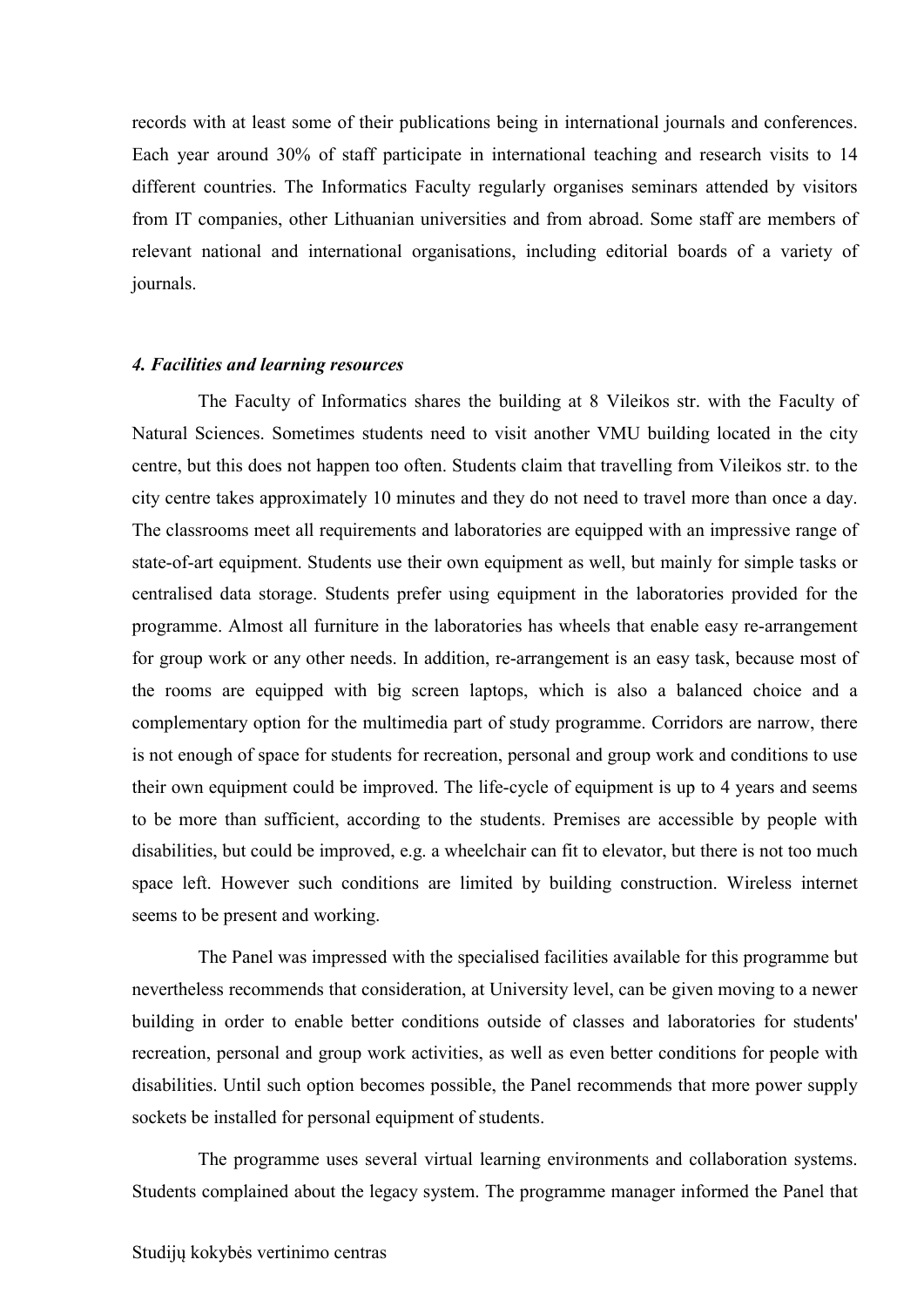decommissioning of the legacy system is in progress. Recommended texts are available in the library and, wherever possible, there are multiple copies. Alternatively, as electronic publishing becomes more and more popular, electronic textbooks and other texts are recommended for students. Despite the fact that some references could be updated, students are aware of newest market technologies, best practices and trends.

#### *5. Study process and student assessment*

The admission requirements are well-founded and publicly available on the VMU IF website. They are organised according to admission recommendations defined in the Law of Science and Studies. Admission rules are approved by the VMU Rector each year and published in the VMU website. The various marketing measures taken by VMU IF are working properly, as shown by the increase of students applying for the MIT study programme. The composition of the contest mark is logical, because of highest weight coefficient is for mathematics which implies that students are capable of understanding higher mathematics, general physics and informatics and will be capable of successfully writing a bachelor thesis.

Although the average contest mark has increased during the period of 2011 to 2013, the variation in contest mark between the lowest and the highest contest mark has also increased, which could imply that the best students might not be able to realise their full potential, or could lead to higher number of drop-out students. The Panel recommends revising the minimum admission mark.

The volume of each study subject is rational, it does not exceed 40 hours of work in one week. Students have 30-45 hours of lecture work and 30-45 of laboratory or seminar work. The timetable for each semester is presented not later than one week before the start of registration for subjects in the following semester, so students can organise their time before the semester. It is possible to organise contact work from a distance. Students are allowed to organise their studies by choosing the individual times of freely elective subjects. Programme students have the opportunity to acquire an additional qualification.

Students and teachers have opportunities to participate in mobility programmes. As SER numbers show, 30% of teachers uses this programme, allowing them to diversify the contents of the study subjects taught in an international context and to increase their competences. Students of this study programme have rather low participation in student mobility programmes (only 2%), however this may be due to the fact that this programme is still new. During the visit students approved availability for mobility, however, students do not participate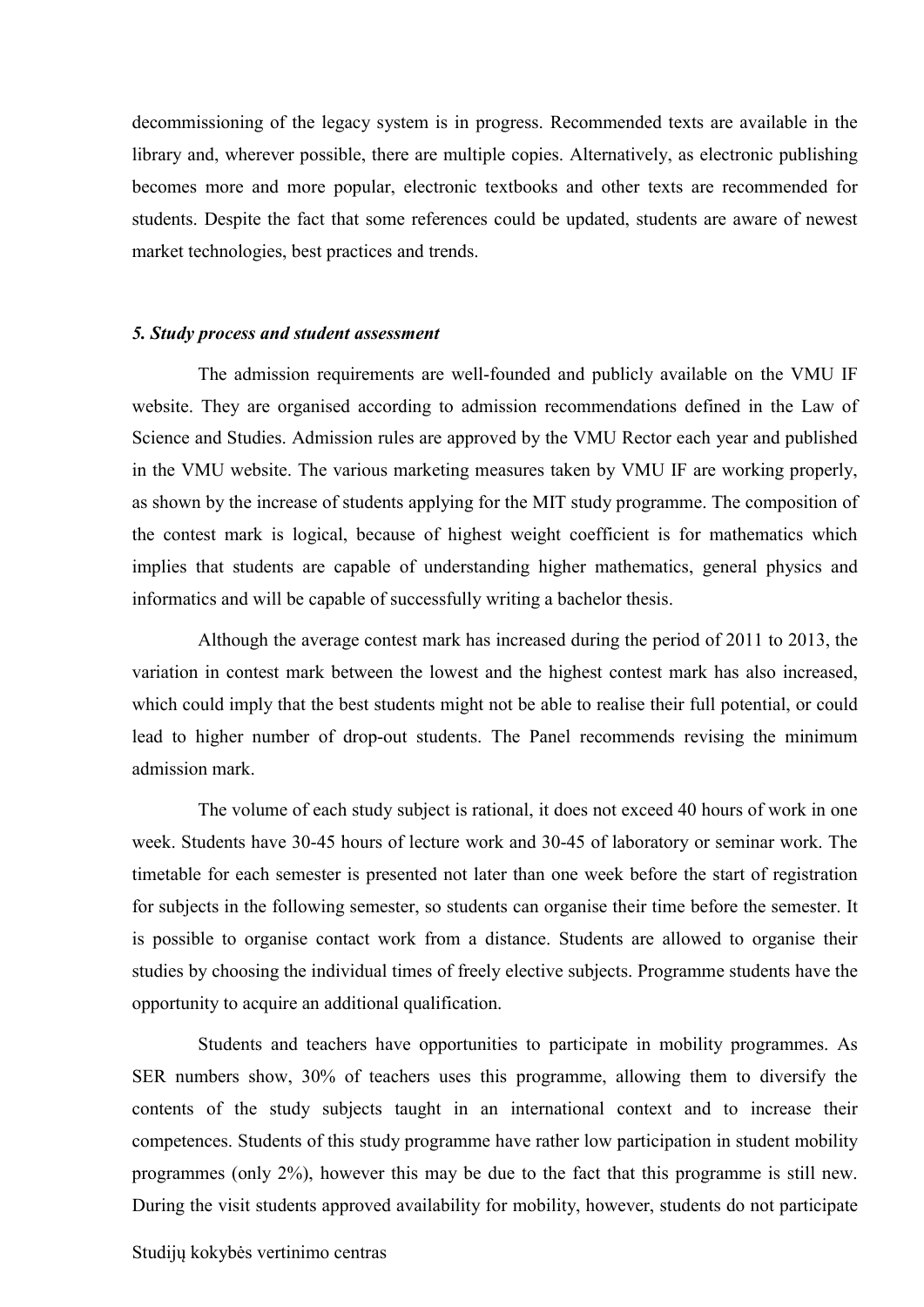actively, mainly because of established thinking that studies abroad are more complicated. The VMU International Relations Office regularly prepares and updates information on the available mobility opportunities and delivers this information via the Internet, VMU and faculty websites, as well as in printed form via Dean's offices. The same number of students (about 3-4) from 18 universities come to VU IF each year. The Panel suggests improving the content of "Erasmus Day" by inviting students who have come back from mobility programmes to talk about their experiences

Students have full academic support. As stated in the SER "All study and university life related information is published in the FirstClass intranet system, in VMU and IF bulletin boards and websites". As the relationship between students and staff is strong  $\&$  satisfying, students can freely ask for consultations. The Dean, Deputy Dean and departmental staff advise students about the aims, learning outcomes, market needs of this programme. Different forms of help about future careers are available (Youth Career Centre, meetings with alumni, agreements with social partners, administration staff). Social support is fully available. Programme students can get free-of-charge consultations with a psychologist, handicapped students can use a rehabilitation room. Some scholarships are available to students having an average mark not less than 8. One-time social scholarships are available. 65% of interested programme students get dormitory placements. Also reductions in study and dormitory payments is available.

During the visit students agreed that the assessment of students' performance is presented by the staff during the first lecture. It is clear and publicly available. In case of misunderstanding, students are free to consult teachers in person.

It could be mentioned that students do not seem to be encouraged to participate in research activities, although it is not compulsory for a bachelor programme. During the visit staff suggested including the social partners to successfully create more positions for the students to participate in research.

#### *6. Programme management*

The programme is managed according to the methods, regulations and structures adopted by VMU. The process of quality assessment and change is organised hierarchically at the level of the Programme, the Department, the Faculty and higher instances of the VMU responsible for Quality control. Other university bodies intervene in the process such as the Library and the Office of Student Affairs.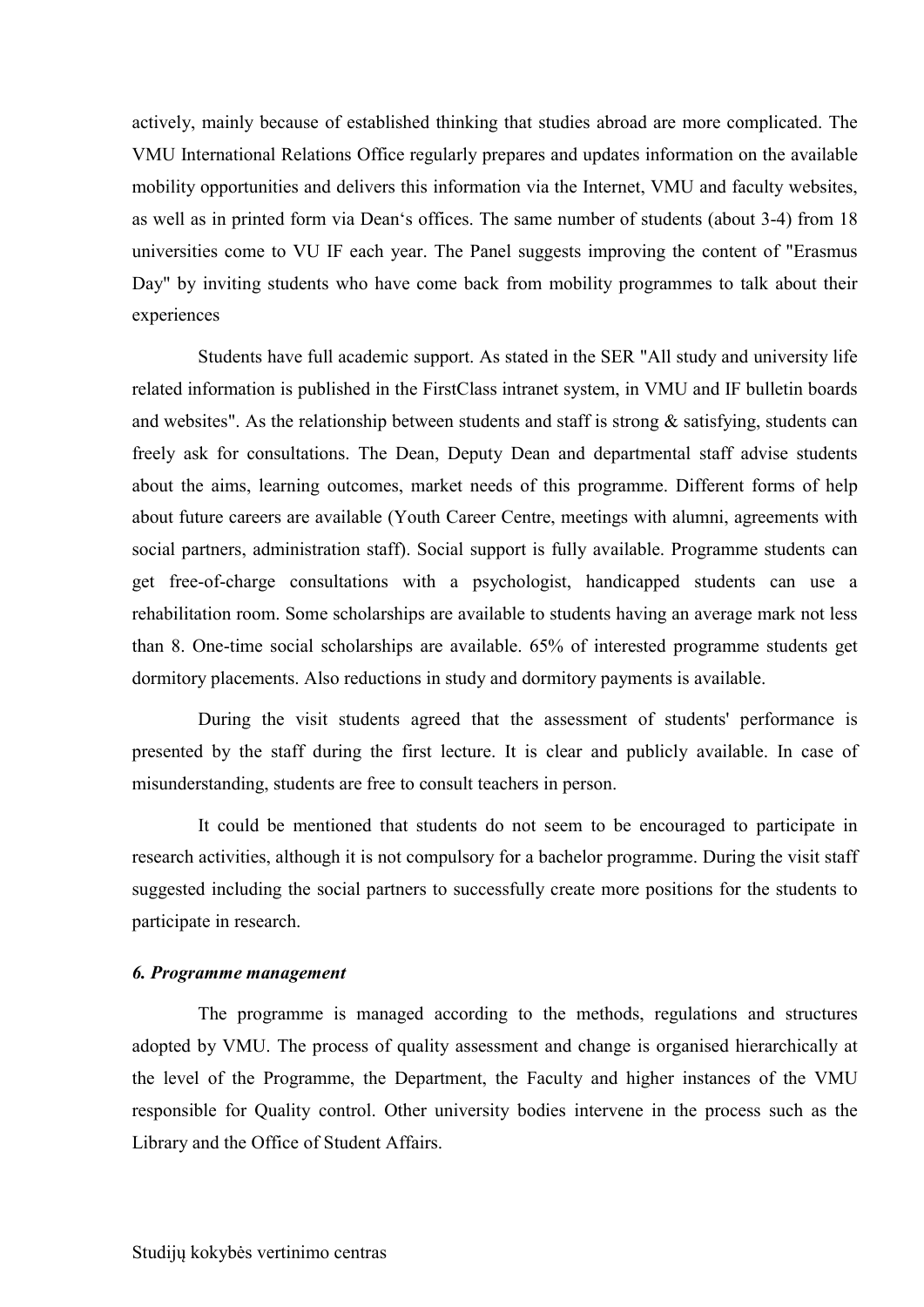The core organisational unit is the Study Programme Committee (SPC), which triggers the Programme assessment process at least once every three years as prescribed by VMU regulations. The SPC of the MIT programme includes, in addition to representatives of academic departments, a foreign member (Prof de Paolis from the University of Salerno, Italy), an alumnus (who is also a representative of a social partner – the BAIP Group) and a doctoral student.

In addition to the formal three-year cycle of evaluation, the SPC organises periodical reviews of the programme in May/June each year, which is commendable and, indeed, essential in light of the rapid changes that occur in this field of study.

In relation to gathering student feedback, electronic surveys are organised that students are invited to complete for each subject at the end of each semester. According to the staff that the Panel met during the visit, student engagement with the surveys is low, around 25%, which hinders the collection of information that is representative enough to inform quality-related decision processes. Students met during the visit reported that the user interface of the system used for the surveys is very poor, which discourages them from engaging with the process. The Panel recommends that VMU prioritises the deployment of a more user-friendly system and that students be involved in the selection of that system.

The results of the surveys are followed up at Departmental level through informal meetings between the Programme Coordinator. More generally, the Department relies essentially on students to report when something goes wrong or corrective actions are not taken. Whereas the Panel appreciates that, in a small department and with a proactive programme coordinator, informal interaction with students can work well, it would like to recommend that the Department puts in place a more structured form of interaction with students, for example via a small committee consisting of key staff (e.g., the Programme Coordinator, the Head of Department, a librarian, a systems manager, but not teachers in general) and elected representatives of the student cohorts that would meet two or three times per semester to review any issues that students perceive to require action to be taken or any actions taken since previous meetings; ideally, the committee would be chaired by a student in their last year of studies so as to encourage student involvement; minutes and a list of actions/outcomes should be published on Moodle so that it is available to all staff and students of the Department. Such a structured process would also contribute to continuity during change of programme coordinator.

Social partners are also involved in the quality management processes: surveys are also sent out and meetings organised. However, the meetings held during the visit of the Panel suggest that relationships with social partners are essentially ad-hoc and on a personal basis. The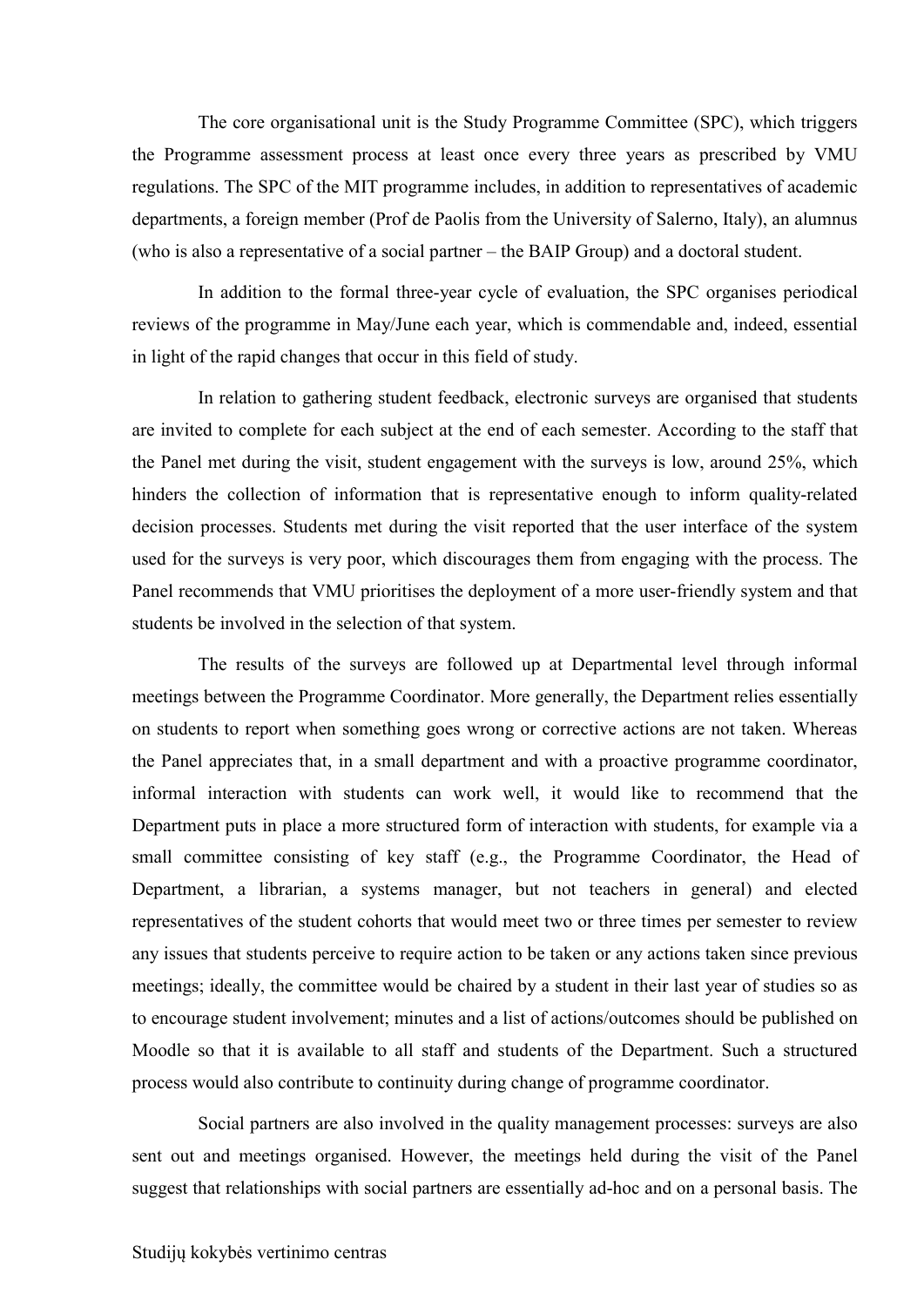Panel perceives that it would be in the best interest of the Department that meetings be organised where staff, social partners can engage in collective discussions around key topics; this would have the advantage of confronting different points of view and engage all stakeholders more effectively. Therefore, the Panel would like to recommend that the Department put in place a more structured form of interaction with social partners, for example via an Industrial Advisory Board that could meet at least once a year, with an agenda, minutes and list of actions/outcomes that would be made available to all. Given the level of engagement that the social partners met during the visit showed to have already committed and be prepared to keep committing in the future (which is another tribute to the quality of the programme and its coordination), such a board would be easy to implement and run.

An additional element of quality control that the Panel would like to recommend the Department to put in place is peer-observation of teaching, exam/coursework setting and marking. Such forms of peer-observation are very useful for spreading good practice, ensuring consistency of standards and criteria, and helping new members of staff develop or hone their teaching skills; given the multidisciplinary of the programme, such a scheme would also help cross-fertilisation across departments/faculties.

#### III. RECOMMENDATIONS

- 1. The Panel found that the description of the programme in terms of its outcomes does not do justice to the content and quality of the programme and recommends that the Department should revise its documentation to ensure greater consistency between the programme learning outcomes and the individual course learning outcomes.
- 2. Whilst the Panel strongly supports the aim of the course to produce graduates with skills in both multimedia and Internet technologies, it recommends that, as the programme develops, the Department should introduce greater flexibility in course options the final year to allow at least some students to specialise more strongly in one or the other of these areas.
- 3. The Panel believes that in a programme with such a strong emphasis on Internet technologies, the course documentation and materials should make clear the distinction between the Internet and the WWW, even if this means using terms in English rather than Lithuanian.
- 4. The Department is recommended to ensure that students are introduced to a wider range of legal topics and to ideas about professionalism and professional codes of conduct.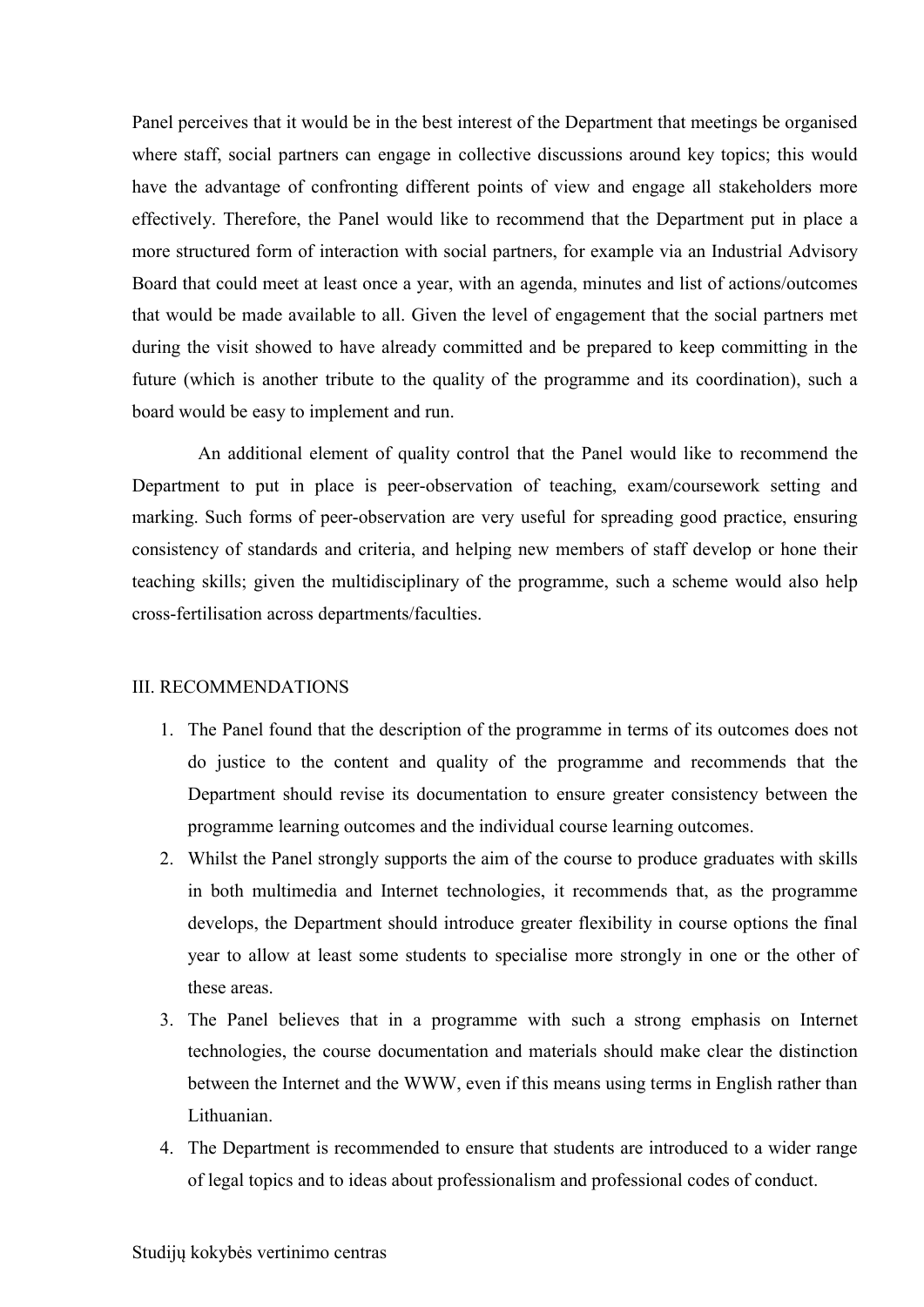- 5. The Panel recommends that the Department should consider dividing the computer architecture and operating systems course into two separate courses, in order to introduce material in the computer architecture course on GPUs, multi-chip and multi-processor systems, together with issues such as cache coherence that arise in these systems, and material in the operating systems course on language processing, in order to give students a greater understanding of how programs written in a high-level language are translated into machine-level instructions.
- 6. The Panel expects that once there are students in final year, these students will become much more aware of Departmental research activity, particularly through their thesis project work, but recommends that the Department to take steps to raise general awareness of its research work among students.
- 7. The Panel is aware of the resistance among students generally to take part in student mobility programmes and recommends that the Department should continue its efforts to encourage students in this direction.
- 8. The Department is encouraged to continue to press the University to improve its website and on-line facilities generally but particularly with regard to access to student feedback questionnaires; involving students in this process might help ensure that they are usable.
- 9. The Panel recommends that the Department should press the University to provide more open area seating and power supply outlets for students as soon as possible and in the longer term to plan for a new Informatics building.
- 10. The Panel appreciates that, in a small department, informal interaction with students and social partners can work well but nevertheless recommends that the Department should introduce more structured forms of interaction so that records can be kept for future reference, both of suggestions made and responses to them, thus creating a memory that can more easily be transmitted when key role holders need to change.
- 11. The Panel also recommends that the Department considers introducing a system of peer observation of teaching, exam/coursework setting and marking, both as a developmental process and a way of spreading good practice and ensuring consistency of standards and criteria.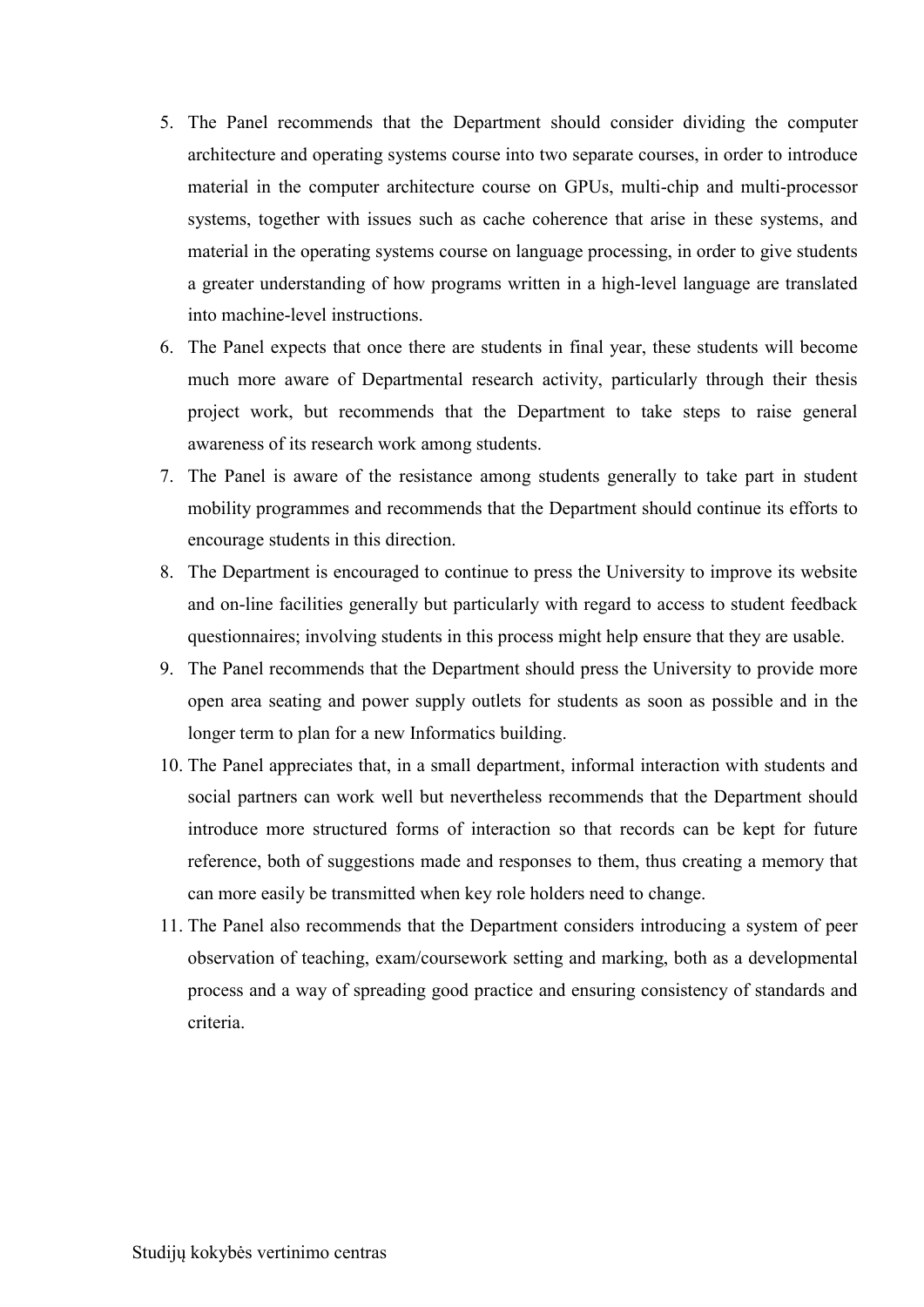#### IV. SUMMARY

The Multimedia and Internet Technologies (MIT) 4-year bachelor study programme is motivated by the need for specialists in multimedia and Internet in Lithuania. Its aim is to educate students who are able to analyse, design and develop multimedia systems and/or Internet systems. This is an innovative and interesting programme that brings together a variety of subjects from across the University. For the most part these subjects fit well together and there are clear lines of progression from year to year. Nevertheless, the Panel felt that the description of the programme in terms of its outcomes does not do justice to the content and quality of the programme and that the documentation needs to show greater consistency between the programme learning outcomes and the individual course learning outcomes.

The curriculum covers material on computing fundamentals that underpin the more specialised courses on multimedia technologies and the Internet and WWW. There are also compulsory general studies courses in Fundamental World-view and Humanitarian and Art subjects (including English Language). There is ample coursework to support the achievement of the learning outcomes, including team working in a number of courses. The Panel has some concerns about parts of the curriculum and has made a number of recommendations. Also, as the degree develops, it might be appropriate to increase the amount of flexibility available, allowing students to bias their studies towards either multi-media or Internet/WWW topics.

The Faculty offers a number of study programmes in addition to the MIT programme, which currently has students in only the first three years of study. Even with the additional of a further cohort of MIT students next year, the overall staff-student ratio in the Faculty will be more than adequate to ensure proper delivery of all programmes. The proportion of staff qualified at doctoral level well exceeds legal requirements and the age distribution of the staff means that there is an appropriate mix of young and more experienced staff. There is a strong emphasis on research in the Department and most courses are taught by members of the teaching staff who are involved in research in areas closely related to the subjects they teach. Most staff have good publication records and many have international contacts and experience. During the visit the Panel was impressed by the enthusiasm and commitment of the staff involved with the programme.

The admission requirements are well-founded and publicly available on the Faculty website, though staff observed that it is sometime difficult to keep pace with changing government regulations. The student workload is appropriate and students are given sufficient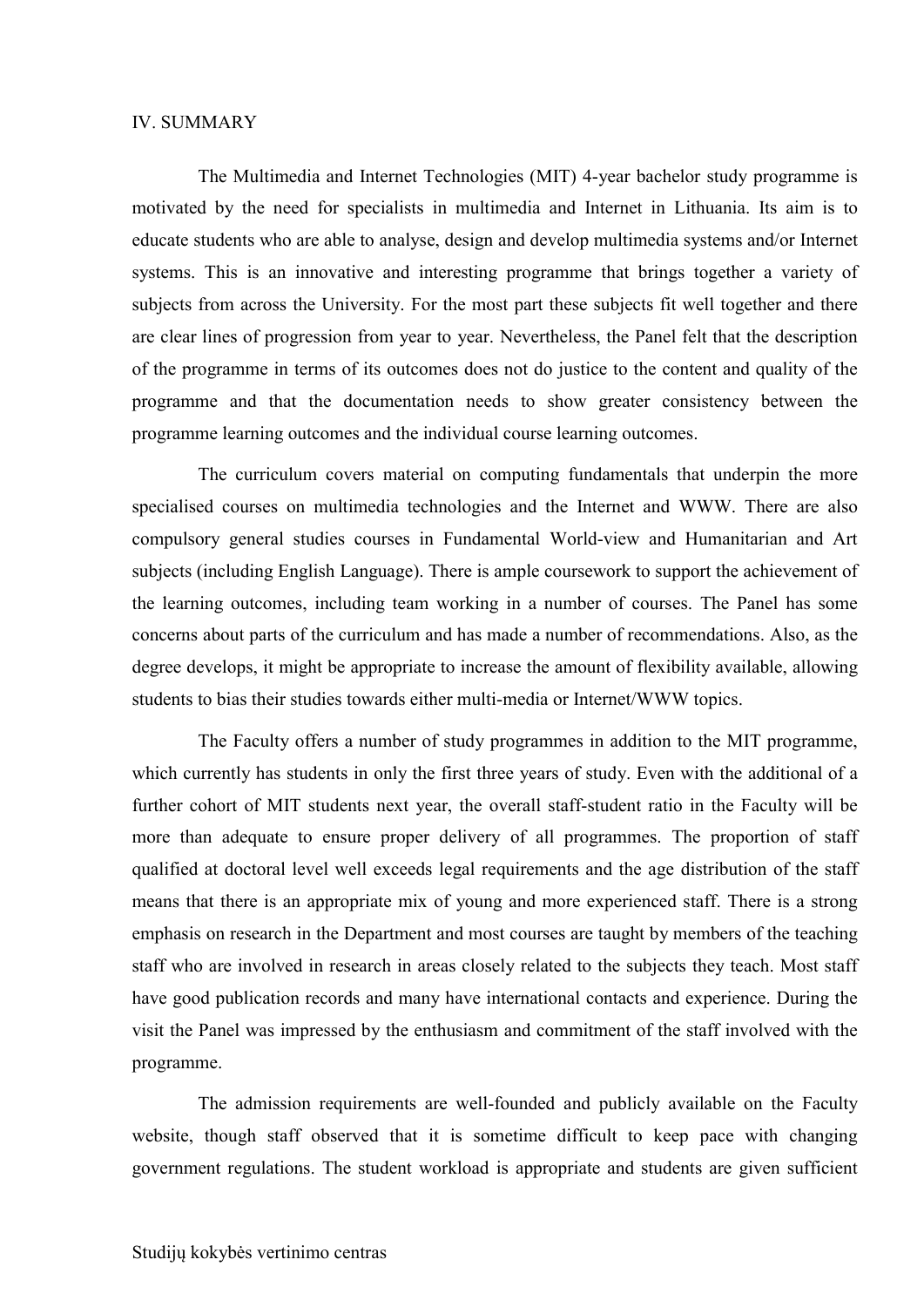and timely information to organise their own time during each semester. Students are well aware of how their work will be assessed.

Students are well supported both academically by the accessibility of the staff and in terms of social support, student welfare and careers advice. Both students and teachers have opportunities to participate in mobility programmes, though the participation rate among students remains low, despite positive efforts by the Faculty and the University. Lack of awareness among students of staff research activity is expected to improve as the first cohort of students enters the final year.

The classrooms in the Faculty of Informatics building (which is shared with the Faculty of Natural Sciences) meet all legal requirements and the specialised laboratories are equipped with an impressive range of state-of-art equipment. Suitable rooms are available for student group work, although the conditions in public open areas where students can use their own computers could be improved. In the long term it would be appropriate for the Faculty to be housed in a new building. The premises are accessible by people with disabilities, though sometimes with difficulty.

The programme uses several virtual learning environments and collaboration systems. Students' concerns about one of the legacy systems will be resolved as use of this system is being phased out. Recommended texts are available in the library and, wherever possible, there are multiple copies. Students also have access to electronic textbooks. Despite the fact that some references could be updated, students are aware of newest market technologies, best practices and trends.

The programme is well managed at Departmental level and is integrated into the University as a whole through a hierarchical committee structure. The core organisational unit is the Study Programme Committee (SPC), which includes not only representatives of the academic departments that contribute to the programme but also a member from abroad, an alumnus and a doctoral student. Commendably, the SPC organises an annual review of the programme, which is essential in a field of study such as this where the subject changes rapidly.

The Faculty has very strong informal links with its students, with its social partners and, because this is a new programme that has yet to produce graduates, with alumni of its longerrunning programmes. Whilst this works well when student numbers are small, the Panel believes it would be helpful to put in place more structured forms of interaction with students, social partners and, eventually, graduates.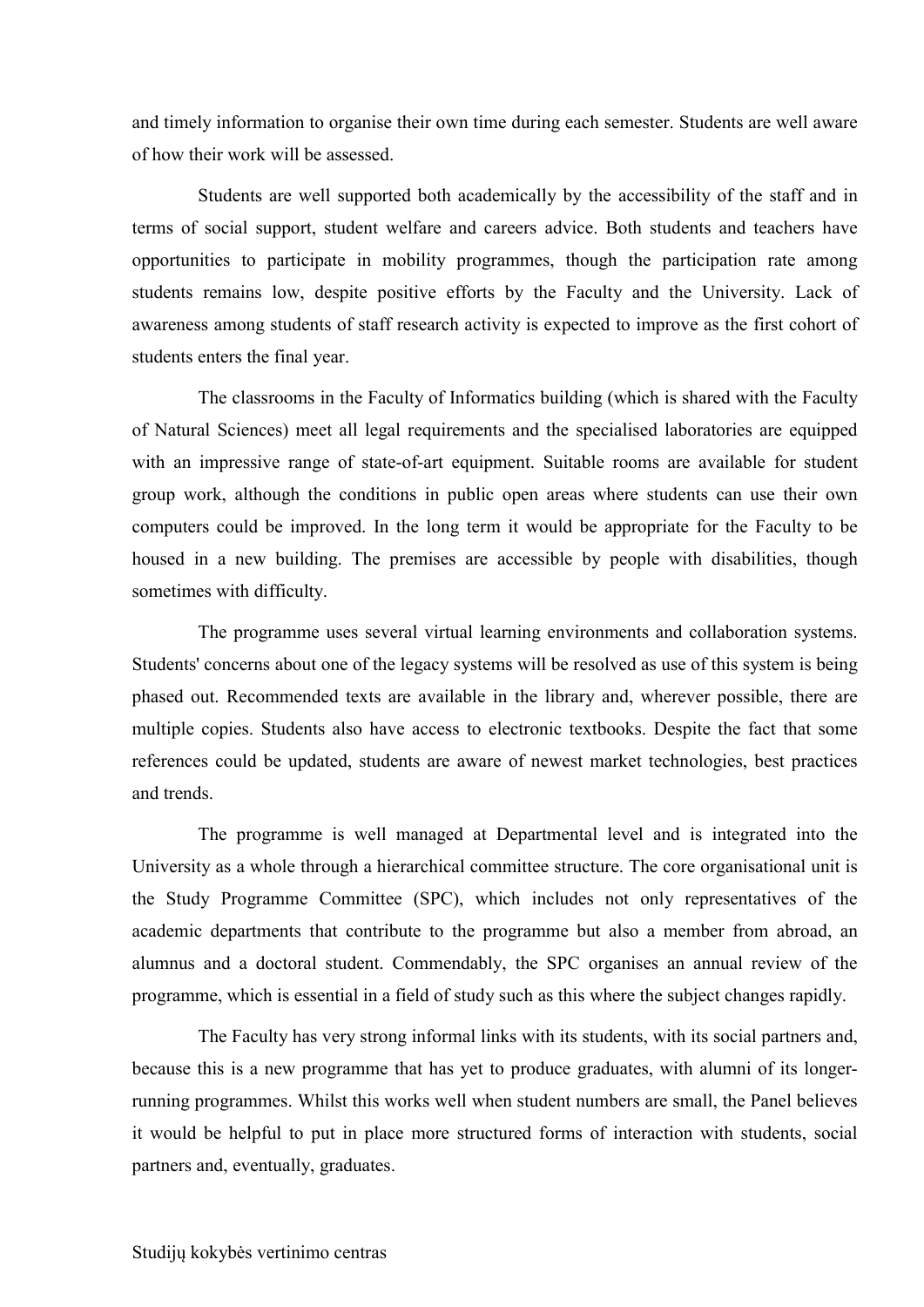#### V. GENERAL ASSESSMENT

The study programme *Multimedia and Internet Technologies* (state code – 612E10005) at Vytautas Magnus University is given **positive** evaluation.

| No. | <b>Evaluation Area</b>                                                                                        | <b>Evaluation Area in</b><br>Points* |
|-----|---------------------------------------------------------------------------------------------------------------|--------------------------------------|
|     | Programme aims and learning outcomes                                                                          |                                      |
| 2.  | Curriculum design                                                                                             |                                      |
|     | <b>Staff</b>                                                                                                  |                                      |
| 4.  | Material resources                                                                                            |                                      |
|     | Study process and assessment (student admission, study<br>process<br>student support, achievement assessment) | 4                                    |
| 6.  | Programme management (programme administration, internal quality<br>assurance)                                |                                      |
|     | <b>Total:</b>                                                                                                 |                                      |

*Study programme assessment in points by evaluation areas*.

\*1 (unsatisfactory) - there are essential shortcomings that must be eliminated;

2 (satisfactory) - meets the established minimum requirements, needs improvement;

3 (good) - the field develops systematically, has distinctive features;

4 (very good) - the field is exceptionally good.

Grupės vadovas: Team leader:

Prof. dr. Roland N. Ibbett

Grupės nariai: Team members:

Prof. dr. Jürgen Dorn Prof. dr. José Fiadeiro Simonas Razminas Paulius Varonenka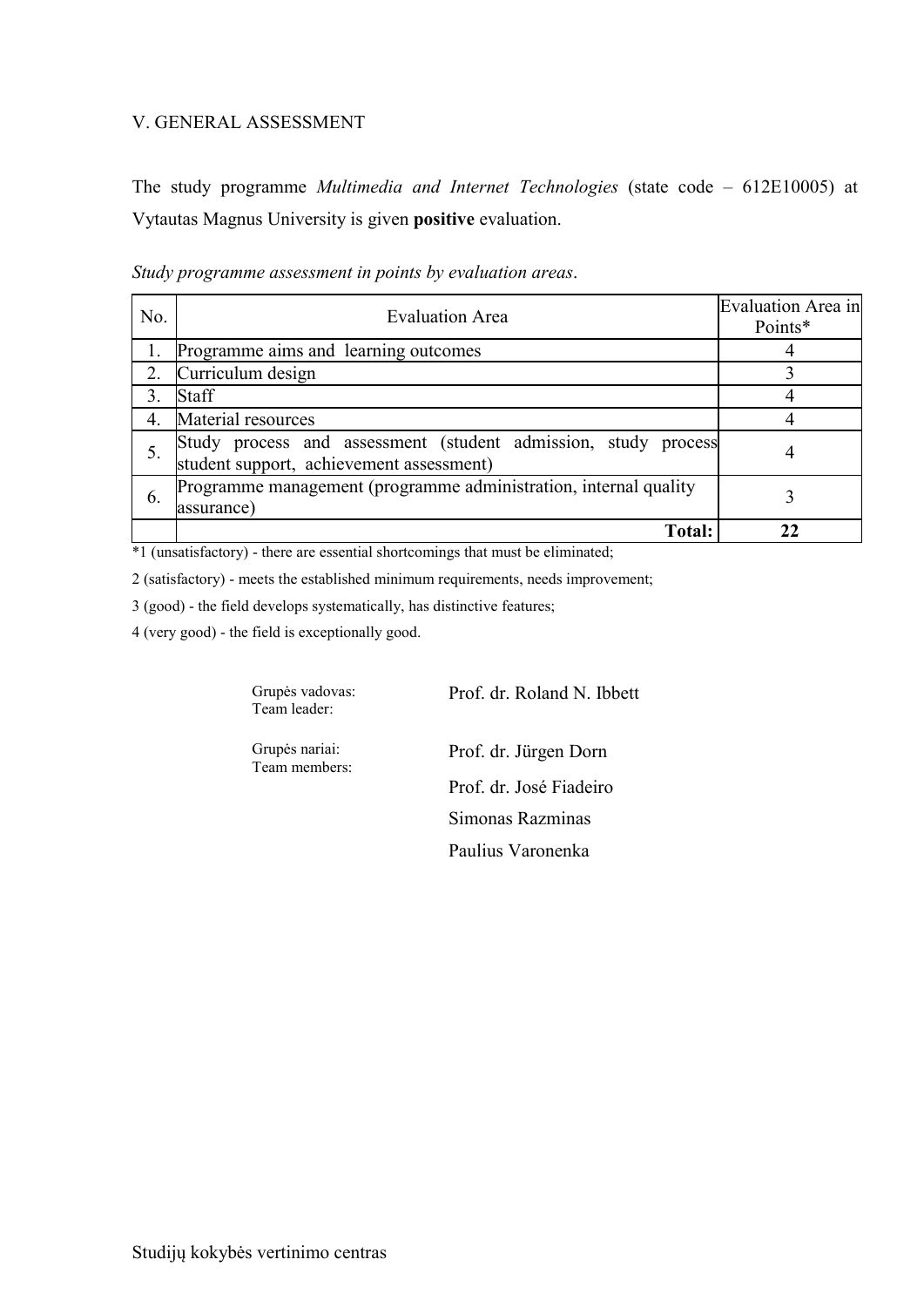#### **Santraukos vertimas iš anglų kalbos**

#### V. APIBENDRINAMASIS ĮVERTINIMAS

Vytauto Didžiojo universiteto studijų programa *Multimedijos ir interneto technologijos (valst*ybinis kodas – 612E10005) vertinama **teigiamai**.

| Eil.<br>Nr. | Vertinimo sritis                                 | <b>Srities</b><br>įvertinimas,<br>balais* |
|-------------|--------------------------------------------------|-------------------------------------------|
| 1.          | Programos tikslai ir numatomi studijų rezultatai |                                           |
| 2.          | Programos sandara                                |                                           |
| 3.          | Personalas                                       | 4                                         |
| 4.          | Materialieji ištekliai                           | 4                                         |
| 5.          | Studijų eiga ir jos vertinimas                   |                                           |
| 6.          | Programos vadyba                                 | 3                                         |
|             | Iš viso:                                         | 22                                        |

\* 1 - Nepatenkinamai (yra esminių trūkumų, kuriuos būtina pašalinti)

2 - Patenkinamai (tenkina minimalius reikalavimus, reikia tobulinti)

3 - Gerai (sistemiškai plėtojama sritis, turi savitų bruožų)

4 - Labai gerai (sritis yra išskirtinė)

 $\langle \cdot \rangle$ 

#### IV. SANTRAUKA

Keturių metų trukmės bakalauro studijų programos *Multimedijos ir interneto technologijos* (MIT) atsiradimą paskatino multimedijų ir interneto specialistų poreikis Lietuvoje. Šios programos tikslas – mokyti studentus analizuoti, projektuoti ir kurti multimedijos ir (arba) interneto sistemas. Tai pažangi ir įdomi programa, sujungianti daugelį universitete dėstomų dalykų. Šie dalykai dažniausiai dera tarpusavyje, ir kasmet aiškiai pastebima, kad jie tobulėja. Vis dėlto ekspertai mano, kad programos rezultatų apraše neatskleistas jos turinys, kokybė ir ypatumai ir kad dokumentuose reikia geriau suderinti šios programos rezultatus su atskirų dalykų rezultatus.

Programos studijų turinį sudaro medžiaga apie kompiuterijos pagrindus, kuri yra pagrindas labiau specializuotiems dalykams, susijusiems su multimedijų technologijomis, internetu ir globaliu tinklu (www). Dar yra privalomi bendrieji studijų kursai, kuriuos sudaro fundamentalieji pasaulėžiūros ir humanitariniai bei meno srities dalykai (įskaitant anglų kalbą*).*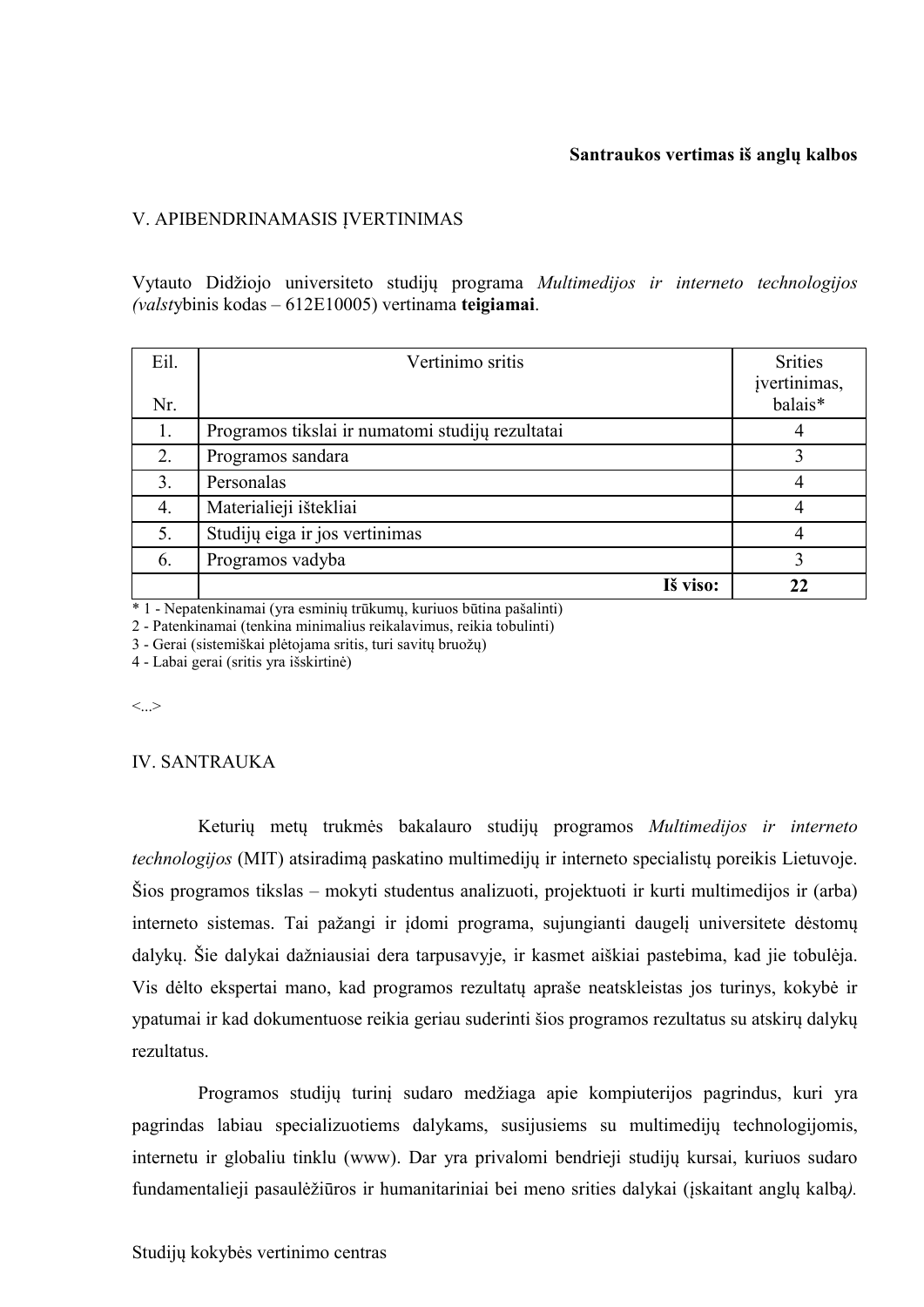Gausu (praktinių) užduočių, kurios padeda pasiekti numatomus studijų rezultatus, įskaitant grupinį darbą studijuojant daugelį dalykų. Ekspertų grupė šiek tiek susirūpinusi dėl studijų turinio dalių ir pateikė kai kurias rekomendacijas. Be to, aukštesnį laipsnį suteikiančiose programose ar aukštesniuose kursuose, gali prireikti didinti lankstumą ir leisti studentams nukreipti savo studijas labiau prie multimedijų arba interneto / globalaus tinklo temų.

Be programos *Multimedijos ir interneto technologijos* fakultetas teikia keletą studijų programų, kurių studentai yra dar tik trečiakursiai. Net ir tada, kai kitais metais prisidės dar vienas studentų kursas, bendras fakulteto dėstytojų ir studentų santykis bus pakankamas tinkamas visų programų dėstymui užtikrinti. Daktaro laipsnį turinčių dėstytojų dalis smarkiai viršija teisės aktų reikalavimus, o kalbant apie dėstytojų amžių – jaunų ir labiau patyrusių dėstytojų santykis yra tinkamas. Katedra daug dėmesio skiria moksliniams tyrimams; daugelį dalykų moko dėstytojai, atliekantys mokslinius tyrimus srityse, glaudžiai susijusiose su jų dėstomais dalykais. Vizito metu ekspertų grupę sužavėjo programoje dalyvaujančių dėstytojų entuziazmas ir atsidavimas.

Priėmimo reikalavimai yra pagrįsti ir viešai skelbiami fakulteto interneto žiniatinklyje, nors dėstytojai pastebėjo, kad kartais nelengva spėti su besikeičiančiais vyriausybės įstatymais. Studentų darbo krūvis yra tinkamas, studentams laiku suteikiamas pakankamas informacijos kiekis, kad jie kiekvieną semestrą galėtų planuoti savo laiką. Studentai gerai žino, kaip bus vertinamas jų darbas.

Studentams teikiama akademinė ir socialinė pagalba: dėstytojai yra prieinami, rūpinamasi studentų gerove, patariama karjeros klausimais. Ir studentai, ir dėstytojai turi galimybių dalyvauti judumo programose, nors, nepaisant fakulteto ir universiteto pastangų, studentų dalyvavimo lygis vis dar gana žemas. Tikimasi, kad studentai daugiau žinos apie dėstytojų mokslo tiriamąją veiklą, kai pirmasis studentų būrys studijuos paskutiniame kurse.

Informatikos fakulteto auditorijos (kuriomis naudojasi ir Gamtos mokslų fakultetas) atitinka visus teisės aktų reikalavimus, o specializuotose laboratorijose yra įspūdingai daug šiuolaikinės įrangos. Yra studentų kolektyviniam darbui skirtos patalpos, nors sąlygos atvirose erdvėse, kur studentai naudojasi savo kompiuteriais, galėtų būti geresnės. Laikui bėgant fakultetui reiktų persikelti į naują pastatą. Patalpos yra prieinamos neįgaliesiems, bet kartais sunkiai.

Įgyvendinant šią programą naudojamasi kelių rūšių virtualia mokymosi aplinka ir bendradarbiavimo sistemomis. Studentų susirūpinimas dėl vienos iš pasenusių kompiuterinių sistemų bus išsklaidytas, nes naudojimasis šia sistema pamažu nutraukiamas. Bibliotekoje yra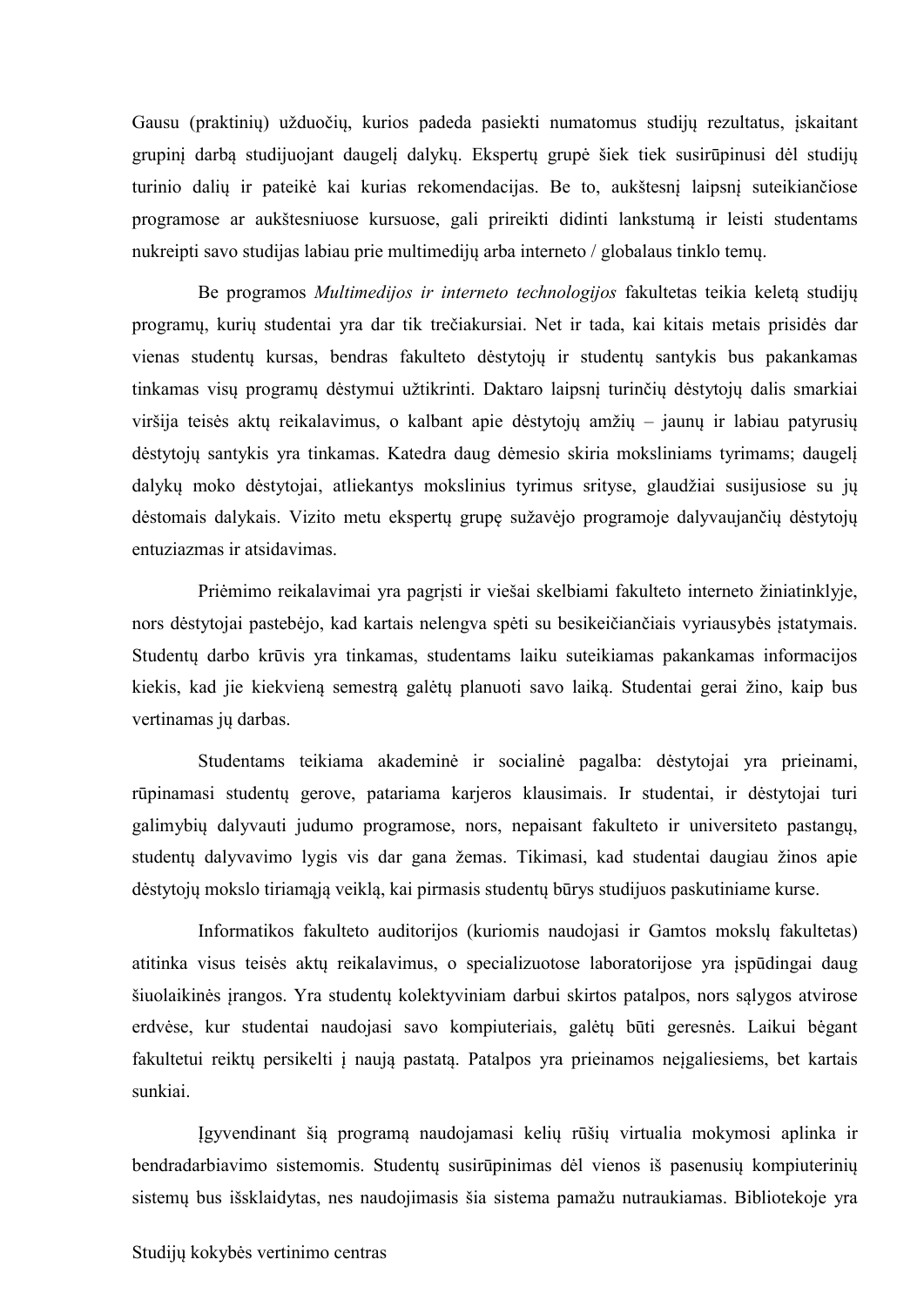rekomenduojami tekstai, o atitinkamais atvejais – daugybė kopijų. Studentai turi galimybę naudotis ir elektroniniais vadovėliais. Nepaisant to, kad kai kurias nuorodas galbūt reikėtų atnaujinti, studentai yra susipažinę su naujausiomis rinkos technologijomis, geriausia patirtimi ir tendencijomis.

Programai vadovauja katedra, be to, taikant hierarchinę komitetų struktūrą, ji integruota į viso universiteto akademinę veiklą. Pagrindinis organizacinis padalinys – Studijų programų komitetas (SPK), į kurį įeina ne tik akademinių padalinių atstovai, kurie įneša savo indėlį į programą, bet ir atstovas iš užsienio, buvęs studentas ir doktorantūros studentas. Pagirtina tai, kad SPK organizuoja kasmetinę programos peržiūrą, kuri yra labai svarbi kalbant apie studijų kryptį, kurios objektas greitai kinta.

Neformalūs fakulteto ryšiai su savo studentais, socialiniais partneriais yra labai stiprūs, o kadangi ši programa yra nauja ir absolventų dar nėra – ir buvusiais kitų, ilgesnių programų studentais. Kadangi tai padaryti nesunku, kai studentų nedaug, ekspertų grupė mano, kad būtų naudinga taikyti labiau sistemiškas bendravimo su studentais, socialiniais partneriais ir galiausiai su absolventais formas.

#### III. REKOMENDACIJOS

- 1. Ekspertų grupė mano, kad šios programos rezultatų apraše neatskleistas jos turinys ir kokybė, ir rekomenduoja katedrai patikslinti savo dokumentus, siekiant labiau suderinti šios programos rezultatus su atskirų dalykų rezultatais.
- 2. Nors ekspertų grupė tvirtai pritaria kurso tikslui parengti absolventus, kurie turėtų kvalifikaciją multimedijų ir interneto technologijų srityje, ji rekomenduoja, kad, katedra, tobulindama šią programą, sudarytų galimybę lanksčiau pasirinkti dalykus, paskutiniaisiais studijų metais bent jau kai kuriems studentams leisdama tvirčiau specializuotis vienoje ar kitoje iš minėtų sričių.
- 3. Ekspertai mano, kad programos, kurioje taip stipriai pabrėžiamos internetinės technologijos, dalykų aprašuose ir medžiagoje internetas ir globalus tinklas (www) turėtų būti aiškiai atskirti, netgi jei reikėtų vartoti ne lietuviškus, o angliškus terminus.
- 4. Katedrai rekomenduojama užtikrinti, kad studentai būtų supažindinami su daugiau teisinių temų, profesionalizmo idėjomis ir profesiniais elgesio kodeksais.
- 5. Ekspertų grupė rekomenduoja, kad katedra architektūros ir operacinių sistemų kursą padalytų į dvi dalis kompiuterių ir į kompiuterių architektūros kursą (dalyką) įtrauktų medžiagą apie grafikos procesorius (GPU), trimatės grafikos ir multiprocesorių sistemas